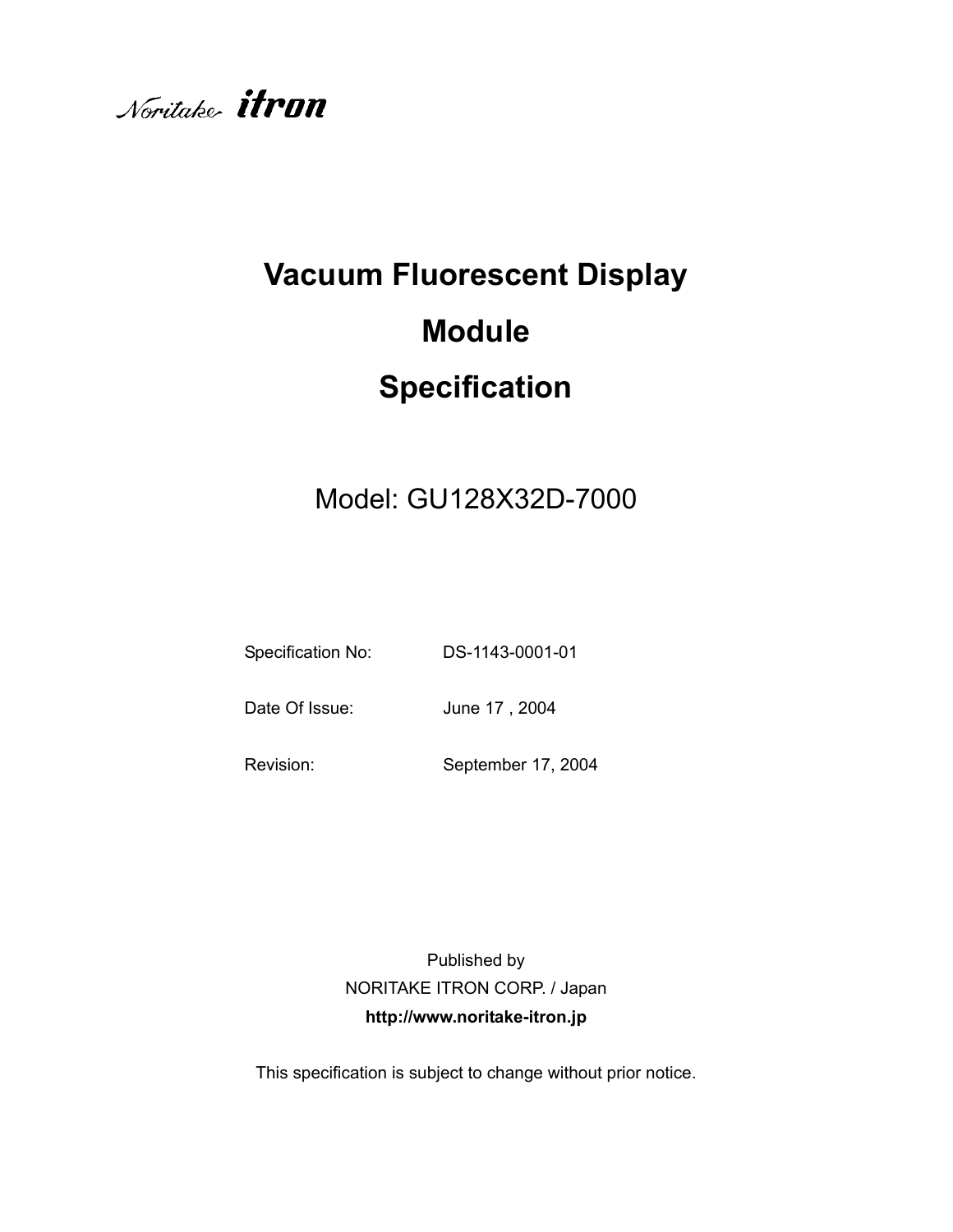|                         | Index.           |  |
|-------------------------|------------------|--|
| 1                       |                  |  |
|                         | 1.1              |  |
|                         | 1.2              |  |
|                         | 1.3              |  |
|                         | 1.4              |  |
| $\overline{\mathbf{2}}$ |                  |  |
|                         | 2.1              |  |
|                         |                  |  |
|                         | 2.2              |  |
|                         | 2.3              |  |
| 3<br>4                  |                  |  |
| 5                       |                  |  |
|                         |                  |  |
|                         | 5.1              |  |
|                         | 5.2              |  |
|                         | 521<br>5.2.2     |  |
|                         |                  |  |
|                         | 5.3<br>5.3.1     |  |
|                         | 5.3.2            |  |
|                         | 5.4              |  |
| 6                       |                  |  |
|                         | 6.1              |  |
|                         | 6.1.1            |  |
|                         | 6.1.2            |  |
|                         | 6.2              |  |
|                         | 6.3              |  |
|                         | 6.3.1            |  |
|                         | 6.3.2            |  |
|                         | 6.4              |  |
|                         | 6.4.1            |  |
|                         | 6.4.2            |  |
|                         | 6.5              |  |
| 7                       |                  |  |
|                         | 7.1              |  |
|                         | 7.1.1            |  |
|                         | 7.1.2<br>7.1.3   |  |
|                         | 7.1.4            |  |
|                         | 7.1.5            |  |
|                         | 7.1.6<br>7.1.7   |  |
|                         | 7.1.8            |  |
|                         | 7.1.9            |  |
|                         | 7.1.10           |  |
|                         | 7.1.11<br>7.1.12 |  |
|                         | 7.1.13           |  |
|                         | 7.1.14           |  |
|                         | 7.1.15           |  |
|                         | 7.1.16<br>7.1.17 |  |
|                         | 7.1.18           |  |
|                         | 7.1.19           |  |
|                         | 7.1.20           |  |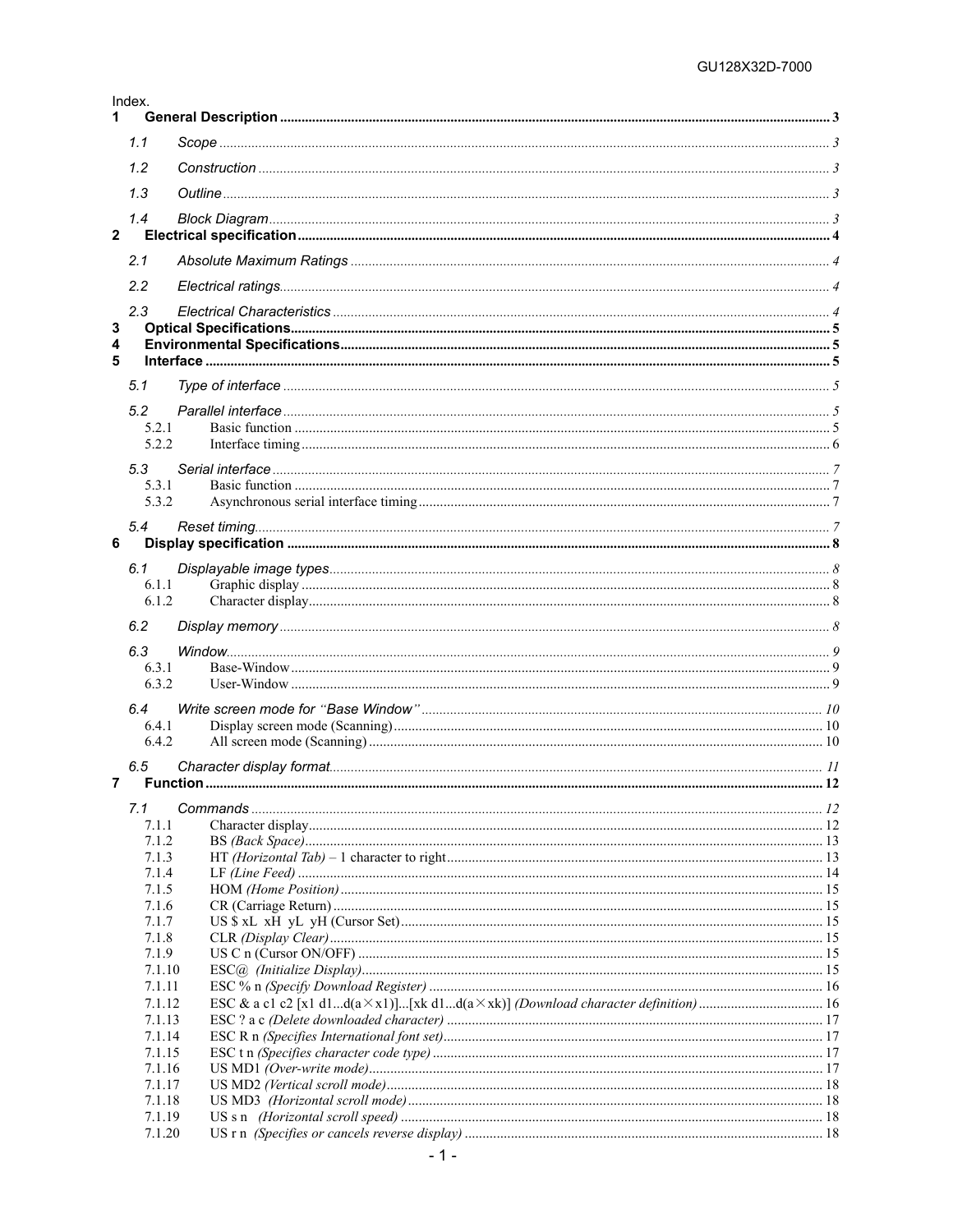| 7.1.21 |  |
|--------|--|
| 7.1.22 |  |
| 7.1.23 |  |
| 7.1.24 |  |
| 7.1.25 |  |
| 7.1.26 |  |
| 7.1.27 |  |
| 7.1.28 |  |
| 7.1.29 |  |
| 7.1.30 |  |
| 7.1.31 |  |
| 7.1.32 |  |
| 7.1.33 |  |
| 7.1.34 |  |
| 7.1.35 |  |
| 7.1.36 |  |
| 7.1.37 |  |
| 7.2    |  |
| 8      |  |
| 8.1    |  |
| 8.1.1  |  |
| 8.1.2  |  |
| 9      |  |
| 9.1    |  |
| 9.2    |  |
| 9.2.1  |  |
| 10     |  |
| 11     |  |
|        |  |
|        |  |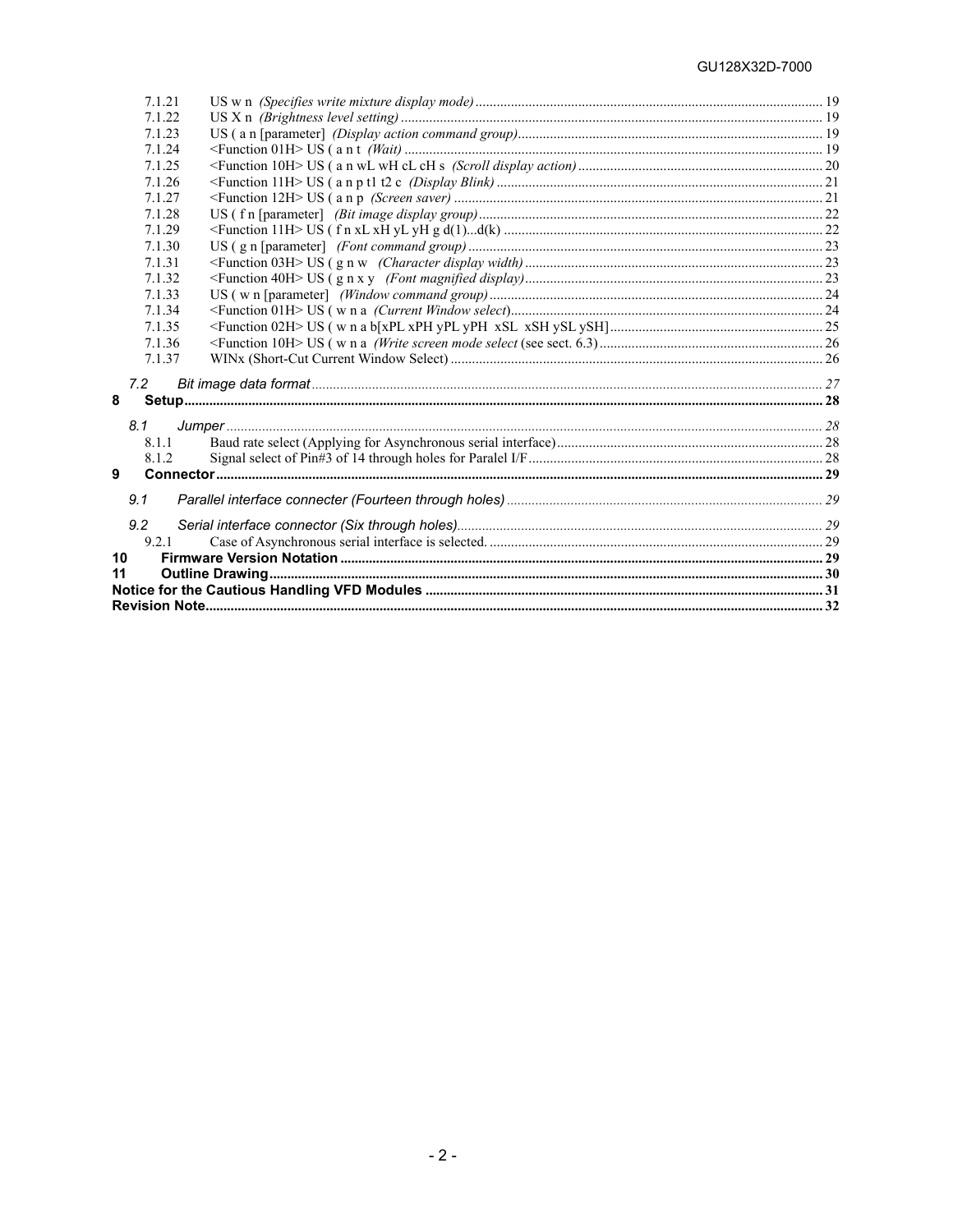# <span id="page-3-0"></span>**1 General Description**

# **1.1 Scope**

<span id="page-3-1"></span>This specification covers the operation and operating requirements of the vacuum fluorescent graphic display module GU128X32D –7000.

# **1.2 Construction**

<span id="page-3-2"></span>The module consists of a 128 x 32dot graphic BD-VFD, refresh RAM, character generator, DC/DC converter, display controller, and all necessary control logic. The module can simultaneously display graphic patterns and/or characters on the screen.

# **1.3 Outline**

<span id="page-3-3"></span>

| $+5$ V <sub>DC</sub> only                                          |
|--------------------------------------------------------------------|
| Parallel interface (CMOS)                                          |
| Serial interface (Asynchronous, Possible to input by RS-232 level) |
| Character display, 5x7, Attribution                                |
| (5x7Character font, refer to spec. of DS-898-0002-xx)              |
| Graphic display                                                    |
| Control command                                                    |
| Character download function                                        |
| Screen saver function                                              |
| Applied reliability spec: TT-99-3105                               |
|                                                                    |

Applied production spec:TT-98-3413

# **1.4 Block Diagram**

<span id="page-3-4"></span>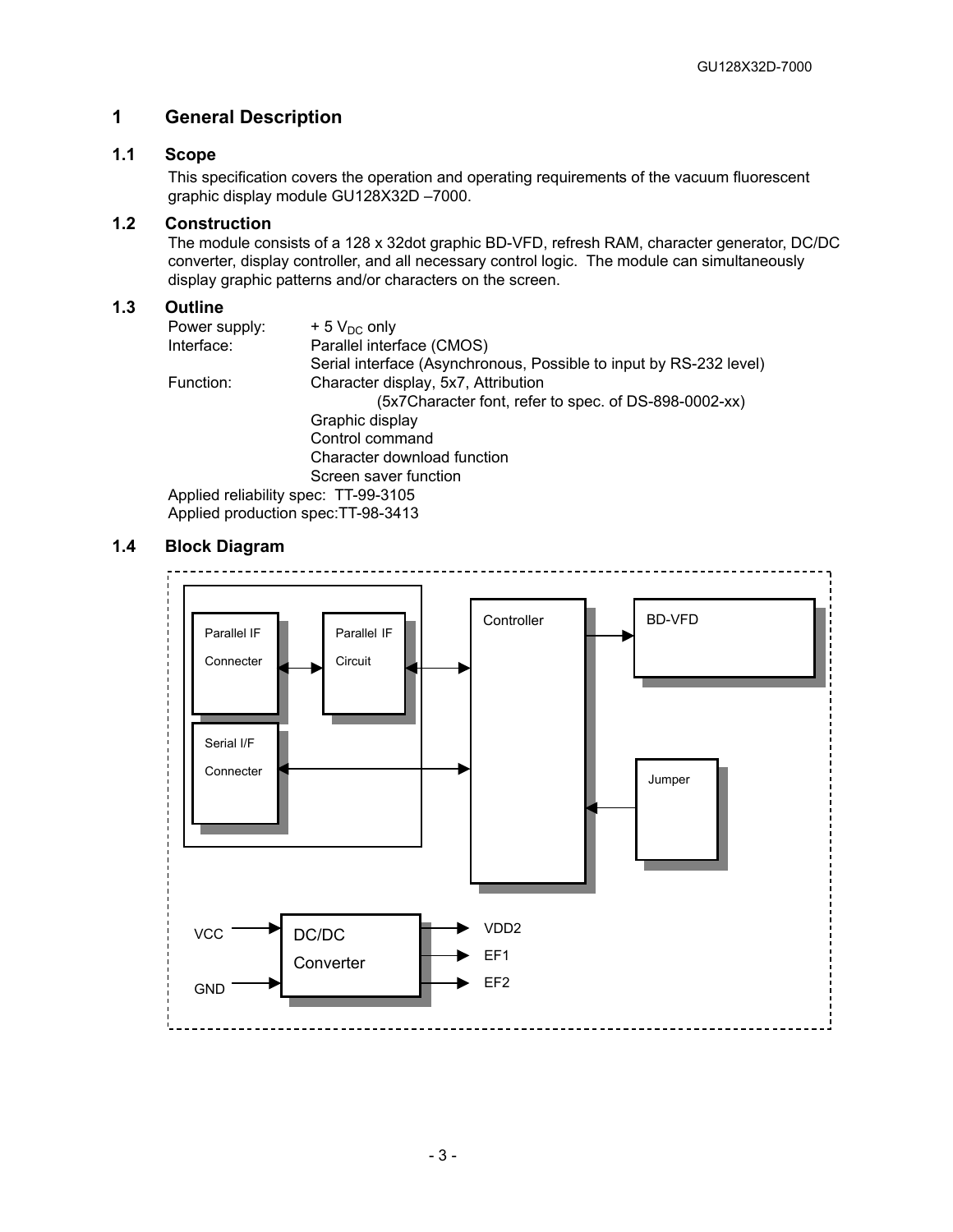# <span id="page-4-0"></span>**2 Electrical specification**

# **2.1 Absolute Maximum Ratings**

<span id="page-4-2"></span><span id="page-4-1"></span>

| Parameter                                      | Symbol     | Min.    | Typ. | Max.      | Unit |
|------------------------------------------------|------------|---------|------|-----------|------|
| Power Supply Voltage                           | VCC        | $-0.3$  |      | $+6.0$    | VDC  |
| Logic Supply Voltage<br>D0-D7, /WR,/RD, /RESET | VIN        | $-0.3$  |      | $Vcc+0.3$ | VDC  |
| Logic Supply Voltage<br><b>SIN</b>             | <b>VIN</b> | $-20.0$ |      | $+20.0$   | VDC  |

# **2.2 Electrical ratings**

| Parameter            | Symbol | Min. | $\tau_{VD}$ . | Max. | Unit |
|----------------------|--------|------|---------------|------|------|
| Power Supply Voltage | vcc    | 4.75 | 5.0           | 5.25 |      |

All driving voltage for the VFD is converted from the DC/DC converter on board.

# **2.3 Electrical Characteristics**

<span id="page-4-3"></span>Measuring Conditions: Ambient temperature = 25degrees C, VCC =5.0VDC

| Parameter                                             |                         |      | Symbol           | Min.                     | Typ.                     | Max.       | Unit        | Condition    | <b>Note</b> |
|-------------------------------------------------------|-------------------------|------|------------------|--------------------------|--------------------------|------------|-------------|--------------|-------------|
| "L" Level Logic                                       | D0-D7,/WR,/RD<br>/RESET |      | III <sub>1</sub> |                          |                          | $-0.15$    | mA          | $VIN = 0V$   |             |
| Input Current                                         |                         |      | III <sub>2</sub> |                          |                          | $-0.6$     | mA          | $VIN = 0V$   |             |
| "H" level Logic Input Current<br>D0-D7,/WR,/RD,/RESET |                         |      | <b>IIH</b>       |                          |                          | 1.0        | <b>uADC</b> | $VIN = 5V$   |             |
| Logic Input Voltage                                   |                         | "H"  | <b>VIH</b>       | $0.8$ VCC                | $\overline{\phantom{a}}$ | <b>VCC</b> |             |              |             |
| D0-D7,/WR,/RD, /RESET                                 |                         | "ו " | VIL              | $\mathbf{0}$             |                          | 0.2VCC     | <b>VDC</b>  |              |             |
| Logic Output Voltage                                  | "H"                     |      | <b>VOH</b>       | 3.8                      | $\overline{\phantom{a}}$ | <b>VCC</b> | <b>VDC</b>  | $IOH=-1.5mA$ |             |
| D7(Busy flag), PBUSY                                  |                         | "ו " | <b>VOL</b>       | $\Omega$                 |                          | 0.6        | <b>VDC</b>  | $IOL=1.6mA$  |             |
| Logic input resistance<br><b>SIN</b>                  |                         |      | <b>RIN</b>       | 3                        |                          |            | <b>KOhm</b> |              |             |
| Logic Input Voltage                                   |                         | "H"  | <b>VIH</b>       | 3.0                      |                          | $+15$      | <b>VDC</b>  |              |             |
| <b>SIN</b>                                            |                         | "ו " | <b>VIL</b>       | $-15$                    |                          | 0.5        | <b>VDC</b>  |              |             |
|                                                       | Logic Output Voltage    |      | <b>VIH</b>       | 4.0                      |                          | <b>VCC</b> | <b>VDC</b>  | RL=3KOhm     |             |
| <b>SBUSY</b>                                          |                         | "ו " | VIL              | $\Omega$                 |                          | 0.5        | <b>VDC</b>  | RL=3KOhm     |             |
| Power Supply Current 1                                |                         |      | ICC1             |                          | 300                      | 400        | <b>mADC</b> |              | (1)         |
| Power Supply Current 2                                |                         |      | ICC <sub>2</sub> | $\overline{\phantom{a}}$ | 250                      | 330        | <b>mADC</b> |              | (2)         |
| Power Supply Current 3                                |                         |      | ICC <sub>3</sub> | $\overline{\phantom{0}}$ | 25                       | 35         | <b>mADC</b> |              | (3)         |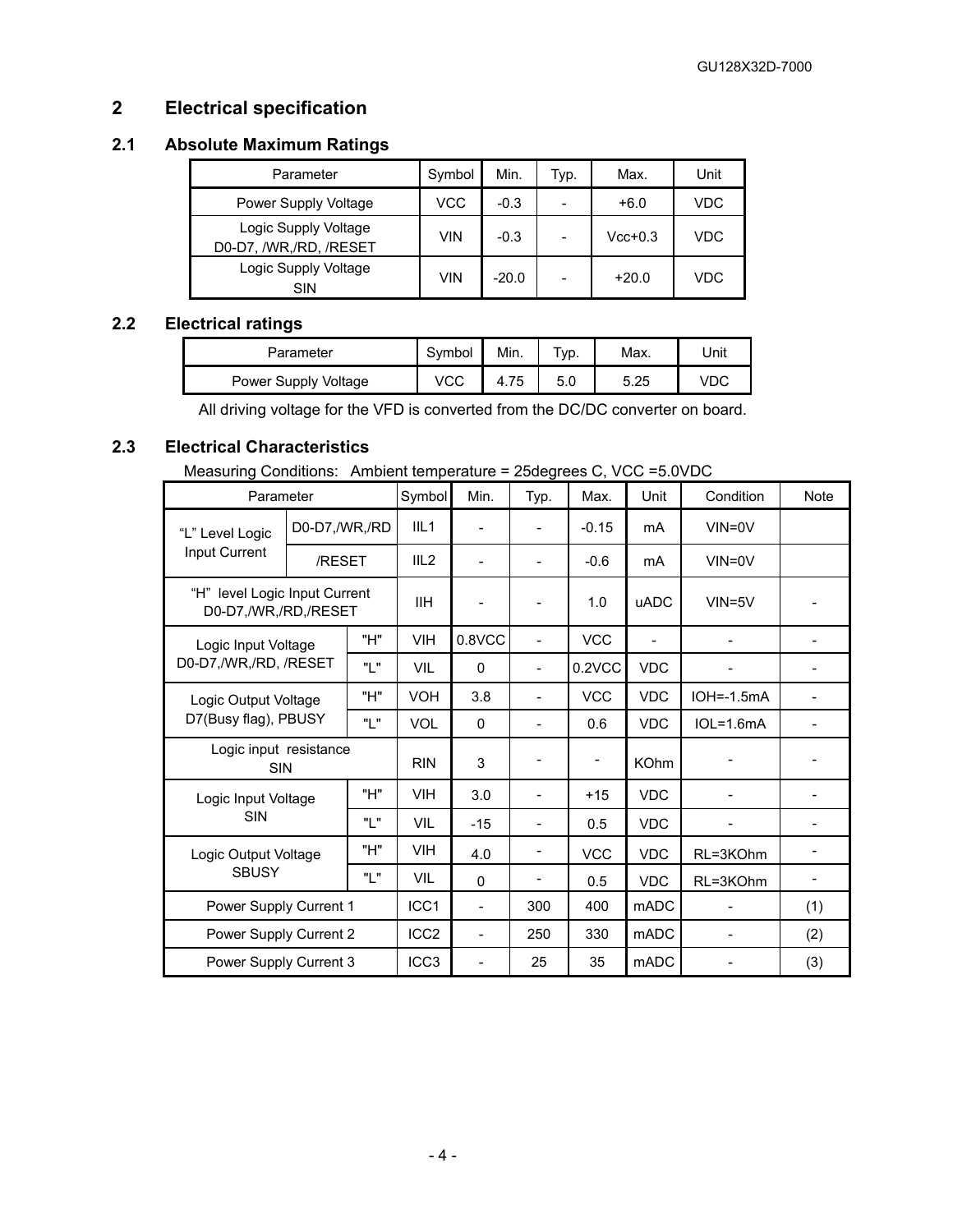Note

(1),(2) ICC1 shows the current at all dots in the screen are lighted and ICC2 at all dots off. At power on rush, more than 2times current of above table should be expected. Provide the quick rise type power supply (<100msec.).

(3)Icc3 shows the current at Power OFF Mode (Power save mode).



# **3 Optical Specifications**

<span id="page-5-0"></span>

| Number of dots:        | 4096 (128 x 32)                                       |
|------------------------|-------------------------------------------------------|
| Display area:          | 57.45mm x 13.93mm(X x Y)                              |
| Dot size:              | 0.30mm x 0.29mm( $X$ x Y)                             |
| Dot pitch:             | 0.45mm x 0.44mm $(X \times Y)$                        |
| Luminance:             | 350cd/m <sup>2</sup> Min. (700cd/m <sup>2</sup> Typ.) |
| Color of illumination: | Green (Blue Green)                                    |
|                        |                                                       |

# **4 Environmental Specifications**

<span id="page-5-1"></span>

| $-40$ to $+85$ degrees C                                         |
|------------------------------------------------------------------|
| $-40$ to $+85$ degrees C                                         |
| 20 to 80 % R.H(Non Condensing)                                   |
| 10-55-10Hz, all amplitude 1mm, 30Min., X-Y-Z (Non operating)     |
| $392m/s2$ (40G) 9mS X-Y-Z, 3times each direction (Non operating) |
|                                                                  |

# <span id="page-5-2"></span>**5 Interface**

# **5.1 Type of interface**

<span id="page-5-3"></span>The following interfaces are available on this module; Parallel interface (CMOS) Serial interface (Asynchronous, Possible to input by RS-232 level)

# <span id="page-5-4"></span>**5.2 Parallel interface**

#### **5.2.1 Basic function**

<span id="page-5-5"></span>The module sets the PBUSY line upon receipt of data, and clears the line when ready to receive more data. PBUSY is readable by Status read of D7 bit or PBUSY signal directly. RS terminal is reserved for swiching of data and command. This is not available on this module. Please do not use this terminal.

| Operation   | /WR | /RD | /RS | $D0-D7$           |
|-------------|-----|-----|-----|-------------------|
| Data write  |     |     |     | D0-D7:Data write  |
| Status read |     |     |     | D0-D6: Indefinite |
|             |     |     |     | D7: PBUSY Flag    |
|             |     |     |     | 1:BUSY, 0:READY   |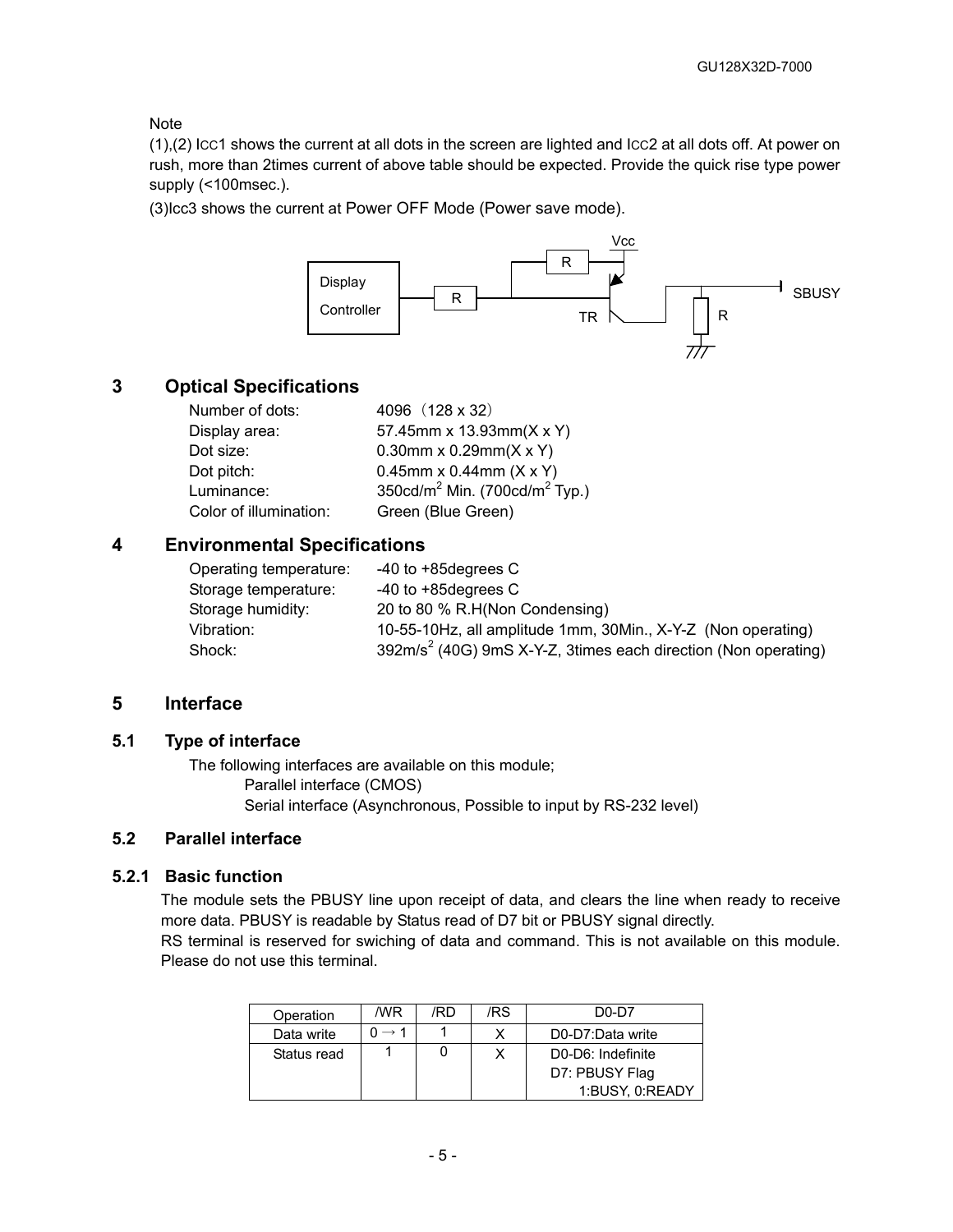# **5.2.2 Interface timing**

<span id="page-6-0"></span>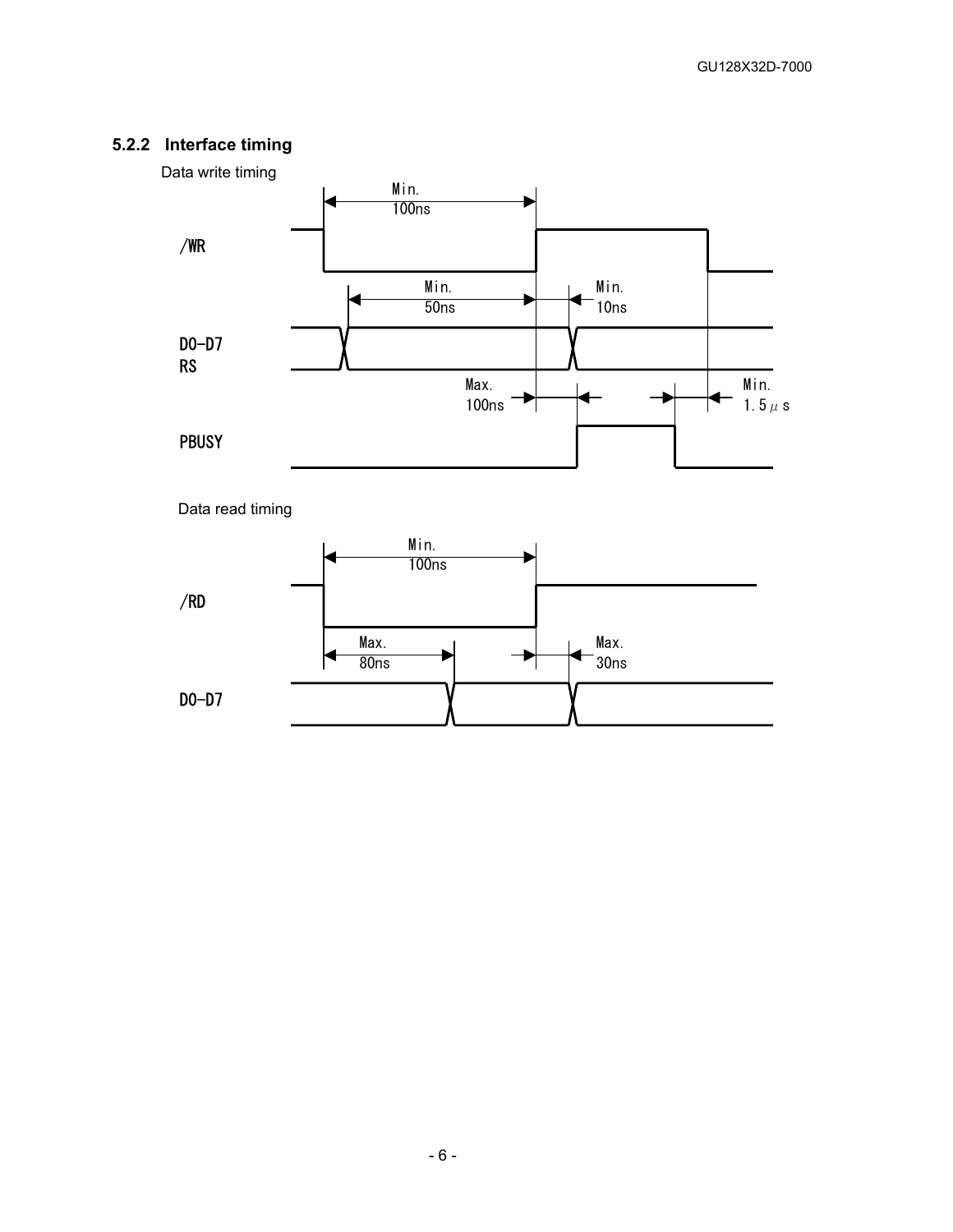# <span id="page-7-0"></span>**5.3 Serial interface**

# **5.3.1 Basic function**

<span id="page-7-1"></span>There is an Asynchronous serial interface, and RS-232 level input is possible. The module sets the SBUSY line upon receipt of data, and clears the line when ready to receive more data.

# **5.3.2 Asynchronous serial interface timing**

<span id="page-7-2"></span>

Receiving Buffer Capacity: 12 byte

SBUSY change timing:

| <b>SBUSY</b><br>1(BUSY)                                                              |                              | 0(READY)                        |  |  |  |  |
|--------------------------------------------------------------------------------------|------------------------------|---------------------------------|--|--|--|--|
| Condition                                                                            | When there is data in buffer | When there is no data in buffer |  |  |  |  |
| the san he stared into resolving buffer. However, it recommends not conding the data |                              |                                 |  |  |  |  |

Data can be stored into receiving buffer. However, it recommends not sending the data when SBUSY=1.

# **5.4 Reset timing**

<span id="page-7-3"></span>Reset pulse (active low) should be longer than 1mS.

The module sets the SBUSY/PBUSY line upon receipt of Reset signal and clears the line when ready to receive the data.

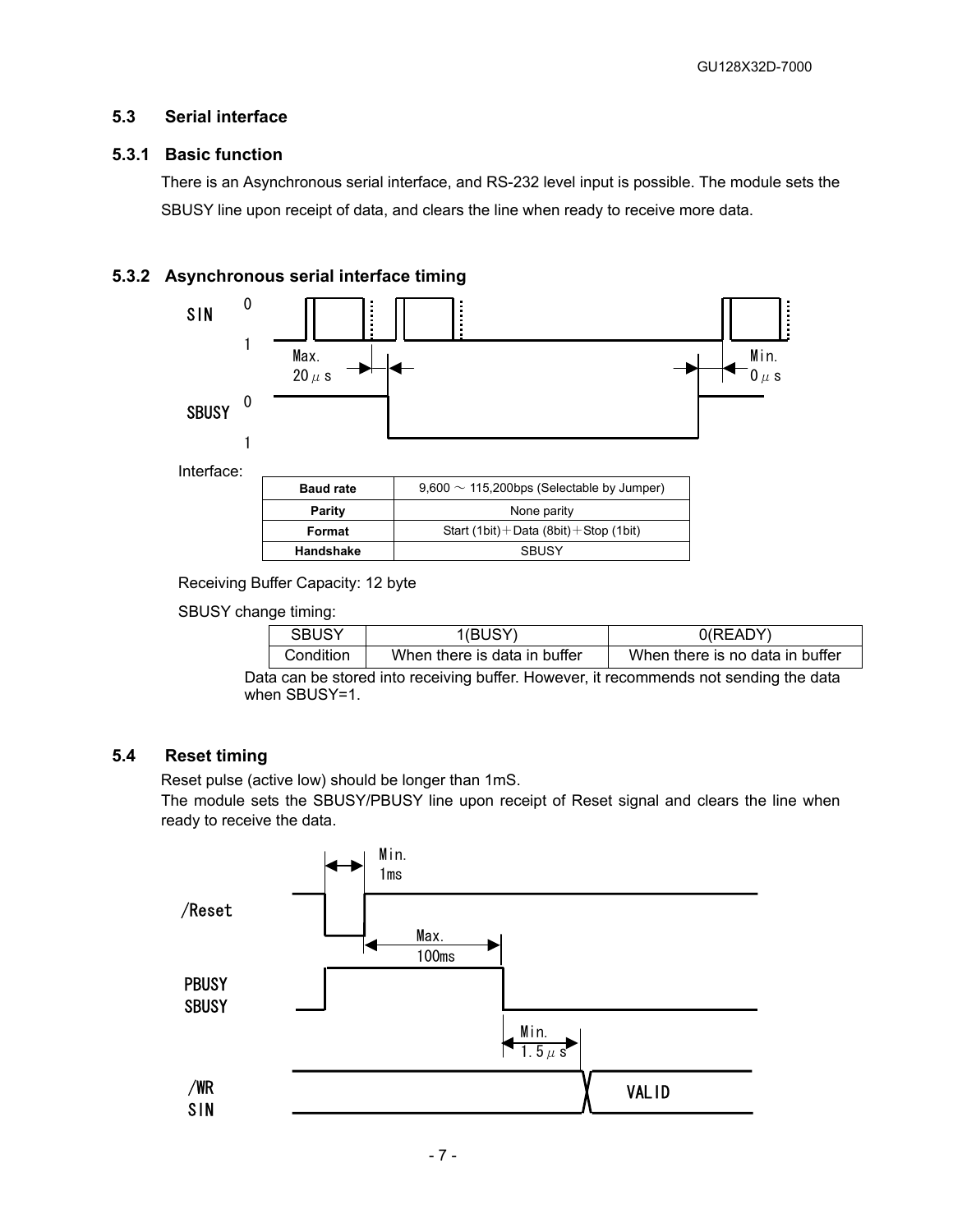# <span id="page-8-0"></span>**6 Display specification**

# <span id="page-8-1"></span>**6.1 Displayable image types**

# **6.1.1 Graphic display**

<span id="page-8-2"></span>Number of dot: 128 x 32 dots

# **6.1.2 Character display**

<span id="page-8-3"></span>

| Character mode:          | 5 x 7 dot                                                          |
|--------------------------|--------------------------------------------------------------------|
| Character font type:     | 5 x 7 dot - Characters, ANK, international font                    |
| Character display width: | Fixed character format 1 & 2, Proportional character format 1 & 2. |
| Attribution:             | Character magnify, Reverse                                         |

# <span id="page-8-4"></span>**6.2 Display memory**

Size: 256x 32 dots - separated as: Display area (128x32dots) Hidden area (128x32dots).

Hidden area also can be displayed by using "Display action command group" Refer to "Display action command group", Page 20.

By using "User Window" function, All display area can be separated, and each window separated can be controlled independently.



All display memory 256 dots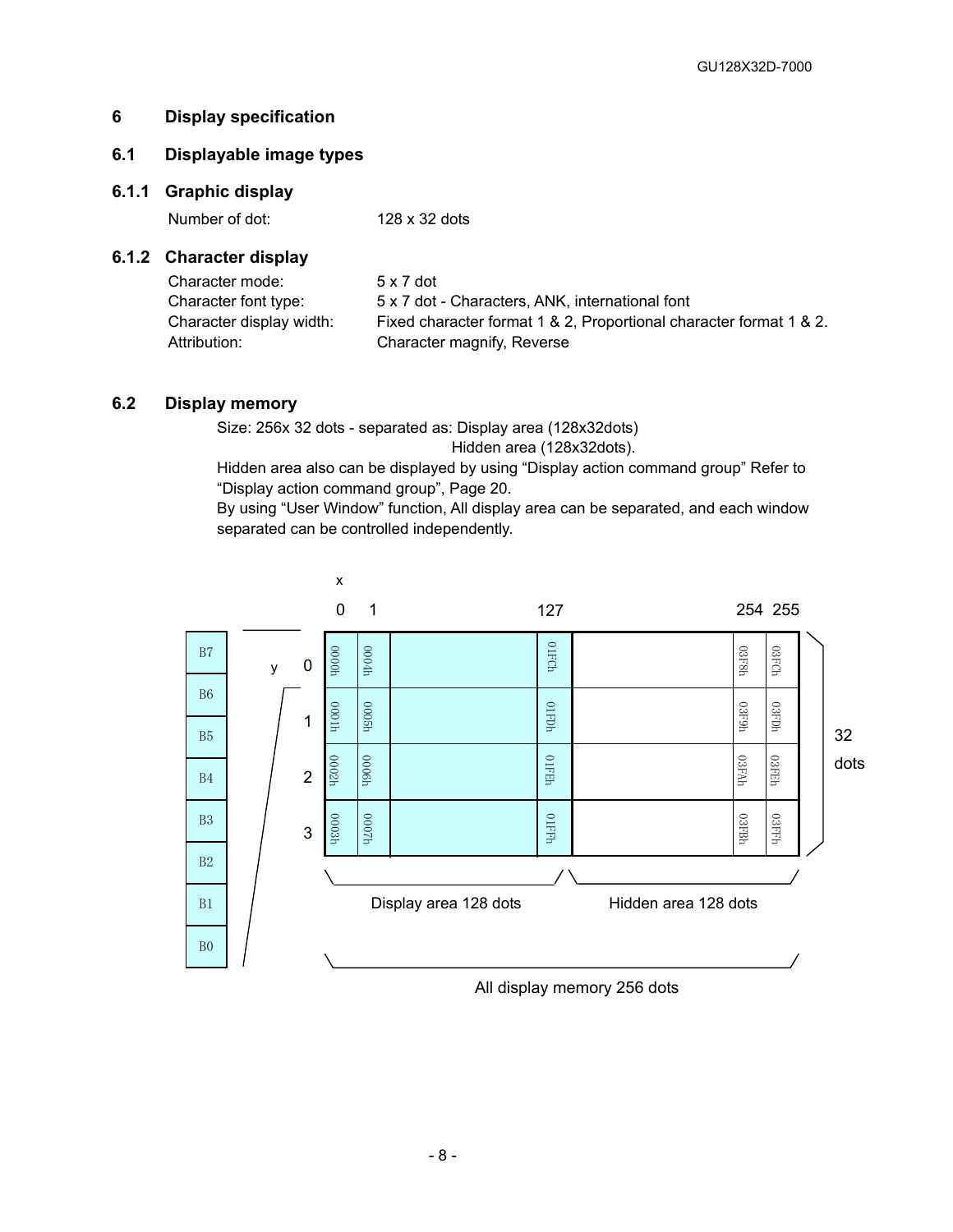# **6.3 Window**

<span id="page-9-0"></span>Window function divides display screen as "Window" ,and each divided "Window" can be controlled and displayed independently. Refer to "Window command group", Page 25.

There is no independed display memories for each "Window".

There are 2 types of "Window", Base-Window and User-Window .

#### **6.3.1 Base-Window**

<span id="page-9-1"></span>This has the whole display screen and if User-Window is not defined, all display operation is processed under this Base-Window.

When some User-Window is defined, the display operation to the out of display screen of User-Window should be processed under Base-Window.

When Base-Window is selected even if some User-Window is defined, all of display operation is processed under Base-Window. Therefore, the current display pattern of User-Window is overwritten.



#### **6.3.2 User-Window**

<span id="page-9-2"></span>User-Window is defined by command, and display operation can be processed on User-Window selected by "Current Window select" command. User-Window can be defined up to 4 windows.

| User-Window |  | User-Window 2 |     | User-Window | $\sim$ 4 |
|-------------|--|---------------|-----|-------------|----------|
| Base-Window |  | User-Window   | - 3 |             |          |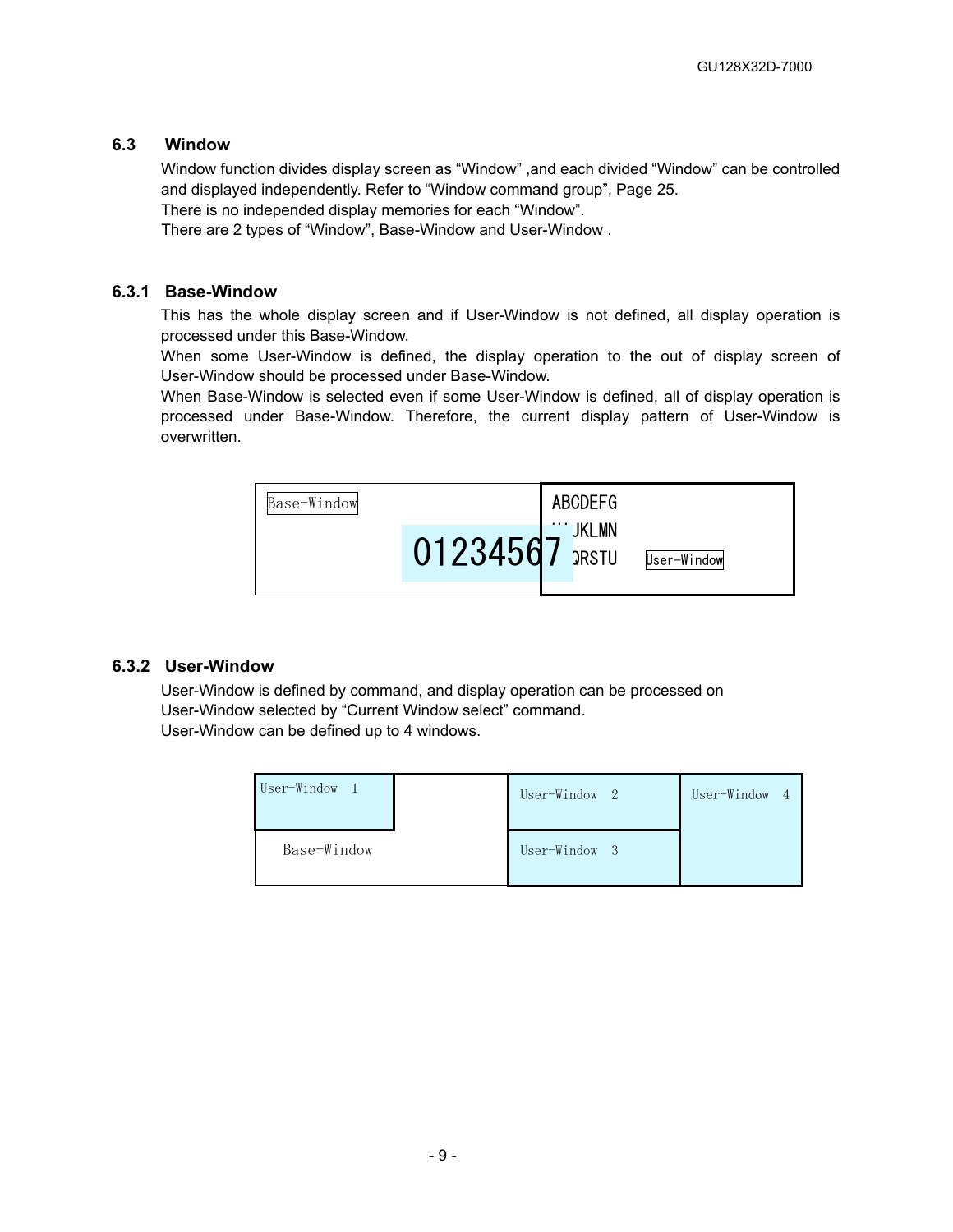# **6.4 Write screen mode for "Base Window"**

# <span id="page-10-0"></span>**This effects only for Base Window.**

There are two types of Write screen mode, Display screen mode and All screen mode which can be changed by command. (Refer to Window command group , "Write screen mode select",Page 27)

# **6.4.1 Display screen mode** (Scanning)

<span id="page-10-1"></span>When the cursor is located on the Display area, all of operation will be done within Display area, and when cursor is located on the Hidden area, it will be done within Hidden area.



# **6.4.2 All screen mode** (Scanning)

<span id="page-10-2"></span>All of operation will be done on all of area.

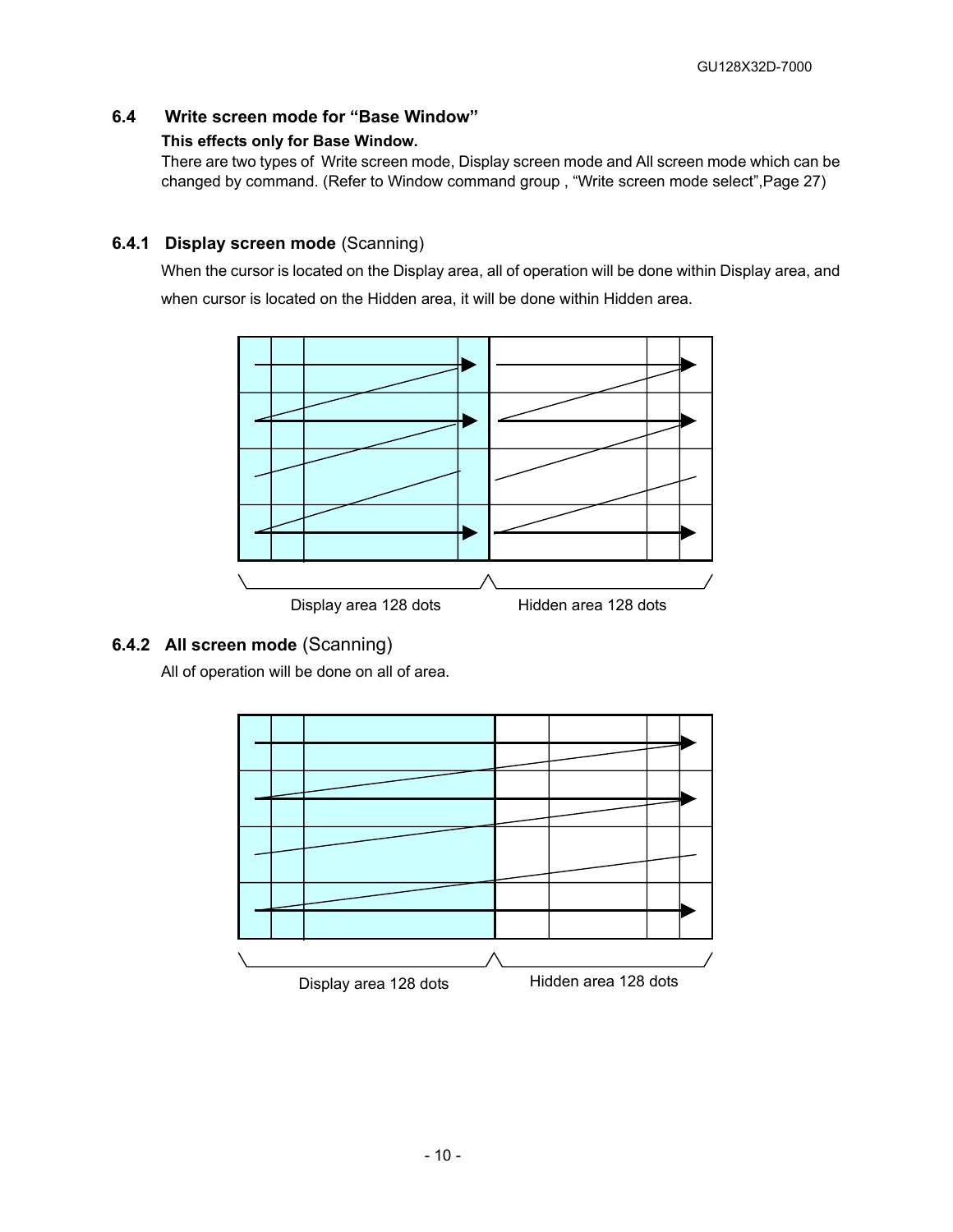# **6.5 Character display format**

<span id="page-11-0"></span>Character display format is following selectable by "Character display width" command.

| Type of<br>character  | Display<br>position | Format              | Fixed<br>character<br>width 1 | Fixed<br>character<br>width 2 | Proportional<br>character<br>width 1 | Proportional<br>character<br>width 2 |
|-----------------------|---------------------|---------------------|-------------------------------|-------------------------------|--------------------------------------|--------------------------------------|
| Standard<br>character | $Y=0\sim3$          | Character<br>format | 5x7                           | 5x7                           | $n \times 7$                         | $n \times 7$                         |
| and                   |                     | Upper space         | U                             | 0                             | 0                                    | $\Omega$                             |
| Download              |                     | Lower space         |                               |                               |                                      |                                      |
| character             |                     | Left space          | N                             |                               | U                                    |                                      |
| 5x7dot                |                     | Right space         |                               |                               |                                      |                                      |
| Download<br>character | $Y=0\sim3$          | Character<br>format | $6 \times 8$ *                | $7 \times 8$                  | $6 \times 8$ *                       | $7 \times 8$                         |
| 7x8                   |                     | Upper space         | $\Omega$                      | $\Omega$                      | $\Omega$                             | $\Omega$                             |
|                       |                     | Lower space         | 0                             | 0                             | 0                                    | 0                                    |
|                       |                     | Left space          | 0                             | 0                             | 0                                    | 0                                    |
|                       |                     | Right space         | 0                             | 0                             | 0                                    |                                      |

\* The most left part of 6x8 dot within 7x8 dot is displayed.

Note: In case of proportional character width is specified, the blank character (20H) will be operated as same as 2 dot width character.





Fixed character width 1 Fixed character width 2



Proportional character width 1 Proportional character width 2

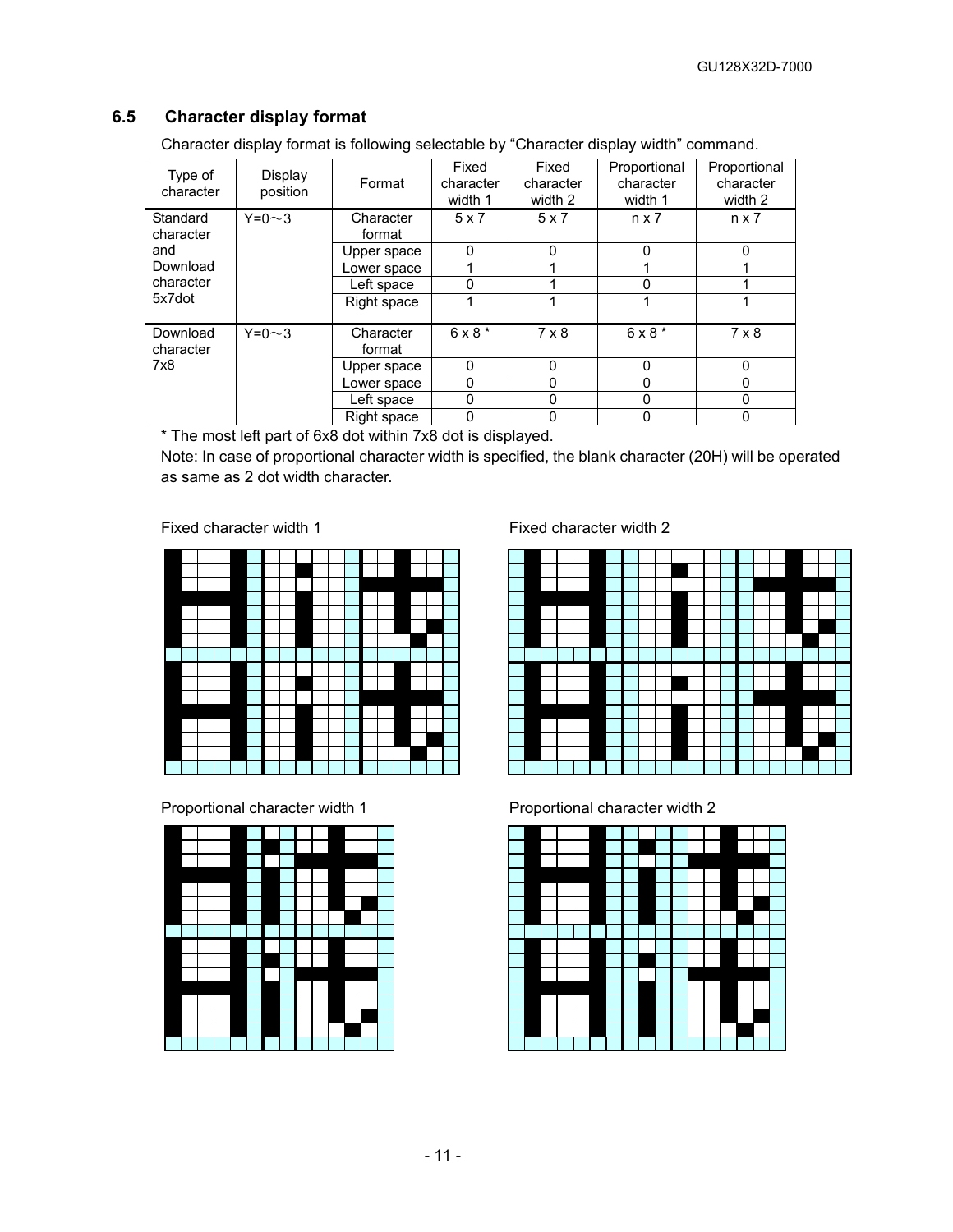# <span id="page-12-0"></span>**7 Function**

# **7.1 Commands**

<span id="page-12-1"></span>The details of each command as follows;

Note: The size of character (X x Y dot) desclibed in this section is depending on the command of "Character display width" or "Font magnified display".

Number of X dot and Y dot for 1 character width for each commands except "Character display" under the condition of each character display width are as follows;

| Character type  | Fixed character | Fixed character | Proportional      | Proportional      |
|-----------------|-----------------|-----------------|-------------------|-------------------|
|                 | width 1         | width 2         | character width 1 | character width 2 |
| Nunber of X dot | 5 + 1           | $5 + 2$         | $5+1$             | $5 + 2$           |
| Nunber of Y dot | 7 + 1           | 7 + 1           | 7 + 1             | 7 + 1             |

# **7.1.1 Character display**

#### <span id="page-12-2"></span>**Code: 20H – FFH**

Name: Character display

Function: Display the character on cursor position.

This command effects on the current window selected by "Current window select".

When MD1 mode is selected.

| <b>Cursor position</b>                              |                                                     |                     |  |
|-----------------------------------------------------|-----------------------------------------------------|---------------------|--|
| X direction                                         | <b>Y</b> direction                                  | <b>Operation</b>    |  |
| The space for 1 character size<br>is in right side. |                                                     | Display $>>$ HT     |  |
| Right end                                           | The space for one line is in<br>the lower side.     | HT >> Display >> HT |  |
|                                                     | The space for one line is<br>NOT in the lower side. | HT >> Display >> HT |  |

When MD2 mode is selected.

| <b>Cursor position</b>                              |                                                     |                     |  |
|-----------------------------------------------------|-----------------------------------------------------|---------------------|--|
| X direction                                         | <b>Y</b> direction                                  | <b>Operation</b>    |  |
| The space for 1 character size is in<br>right side. |                                                     | Display >> HT       |  |
| Right end                                           | The space for one line is in the<br>lower side.     | HT >> Display >> HT |  |
|                                                     | The space for one line is NOT<br>in the lower side. | HT >> Display >> HT |  |

When MD3 mode is selected.

| <b>Cursor position</b>                              | <b>Operation</b>   |                     |
|-----------------------------------------------------|--------------------|---------------------|
| X direction                                         | <b>Y</b> direction |                     |
| The space for 1 character size<br>is in right side. |                    | Display $\gt$ HT    |
| Right end                                           |                    | HT >> Display >> HT |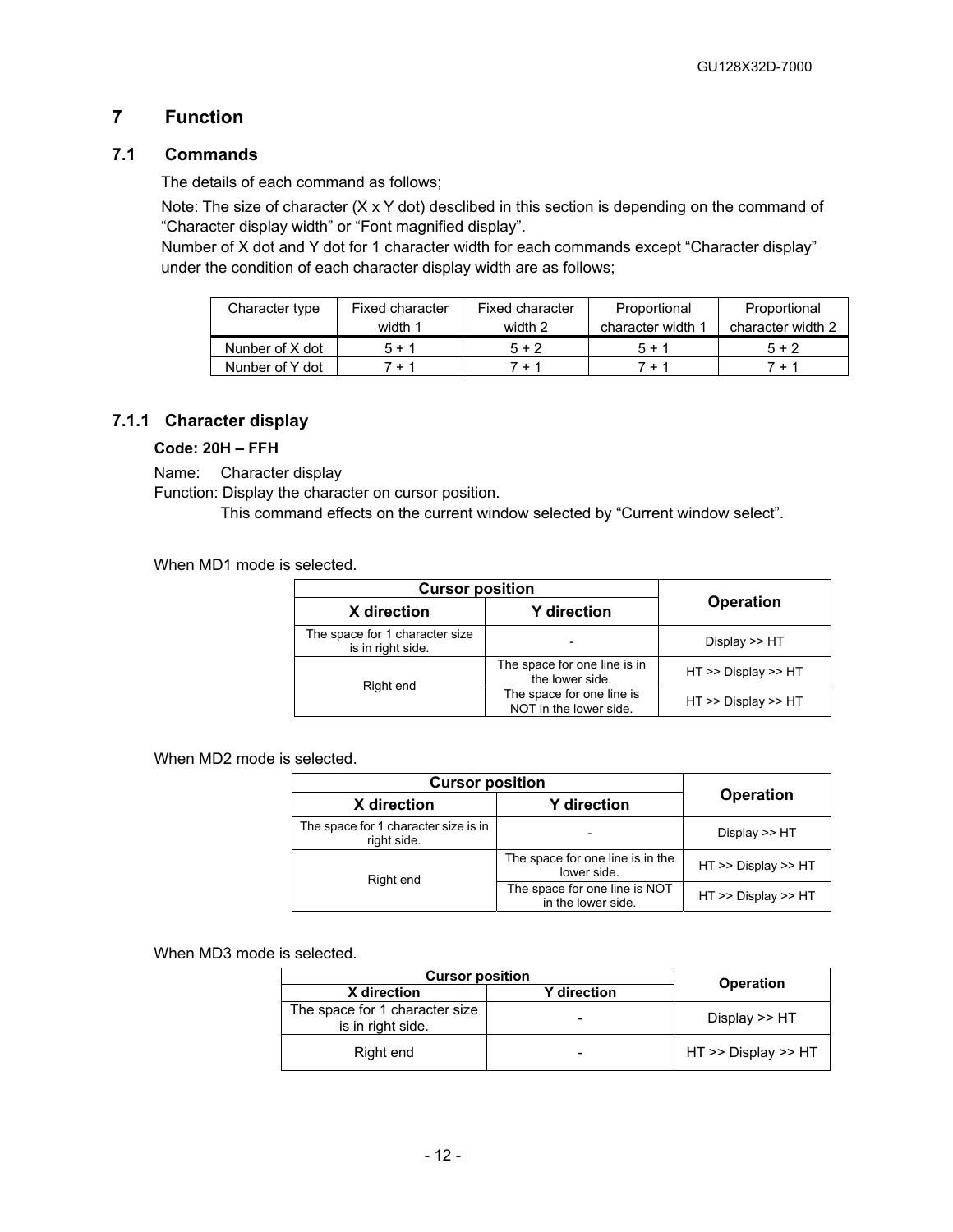# **7.1.2 BS** *(Back Space)*

# <span id="page-13-0"></span>**Code: 08H**

Function: The cursor moves to left by one character.

This command effects on the current window selected by "Current window select".

When MD1 and 2 modes is selected.

| <b>Cursor position</b>                             | Operation                                           |                                                         |
|----------------------------------------------------|-----------------------------------------------------|---------------------------------------------------------|
| X direction                                        | <b>Y</b> direction                                  |                                                         |
| The space for 1 character size is in<br>left side. |                                                     | The cursor moves to left by one<br>character.           |
| Left end                                           | The space for one line is in the<br>lower side.     | The cursor moves to the right end<br>of one upper line. |
|                                                    | The space for one line is NOT<br>in the lower side. | The cursor does not move.                               |

When MD3 mode is selected.

| <b>Cursor position</b>                             |                          |                                               |
|----------------------------------------------------|--------------------------|-----------------------------------------------|
| X direction                                        | <b>Y</b> direction       | <b>Operation</b>                              |
| The space for 1 character size is in<br>left side. |                          | The cursor moves to left by one<br>character. |
| Left end                                           | $\overline{\phantom{a}}$ | The cursor does not move.                     |

# **7.1.3 HT** *(Horizontal Tab)* **– 1 character to right**

#### <span id="page-13-1"></span>**Code: 09H**

Function: The cursor moves to right by one character. This command effects on the current window selected by "Current window select". The detail of operation is:

# When MD1 mode is selected.

| <b>Cursor position</b>                              | <b>Operation</b>                                    |                                                        |
|-----------------------------------------------------|-----------------------------------------------------|--------------------------------------------------------|
| X direction                                         | <b>Y</b> direction                                  |                                                        |
| The space for 1 character size is in<br>right side. |                                                     | The cursor moves to right by one<br>character.         |
| Right end                                           | The space for one line is in the<br>lower side.     | The cursor moves to the left end of<br>one lower line. |
|                                                     | The space for one line is NOT<br>in the lower side. | The cursor moves to the left end of<br>top line.       |

When MD2 mode is selected.

|                                                     | <b>Cursor position</b>                              |                                                                                                                                                         |  |
|-----------------------------------------------------|-----------------------------------------------------|---------------------------------------------------------------------------------------------------------------------------------------------------------|--|
| X direction<br><b>Y</b> direction                   |                                                     | <b>Operation</b>                                                                                                                                        |  |
| The space for 1 character<br>size is in right side. |                                                     | The cursor moves to right by one character.                                                                                                             |  |
|                                                     | The space for one line is in the<br>lower side.     | The cursor moves to the left end of one lower line.                                                                                                     |  |
| Right end                                           | The space for one line is NOT<br>in the lower side. | All displayed pattern is scrolled up to one upper line,<br>displayed pattern of lowest line is cleared. And<br>cursor moves to left end of bottom line. |  |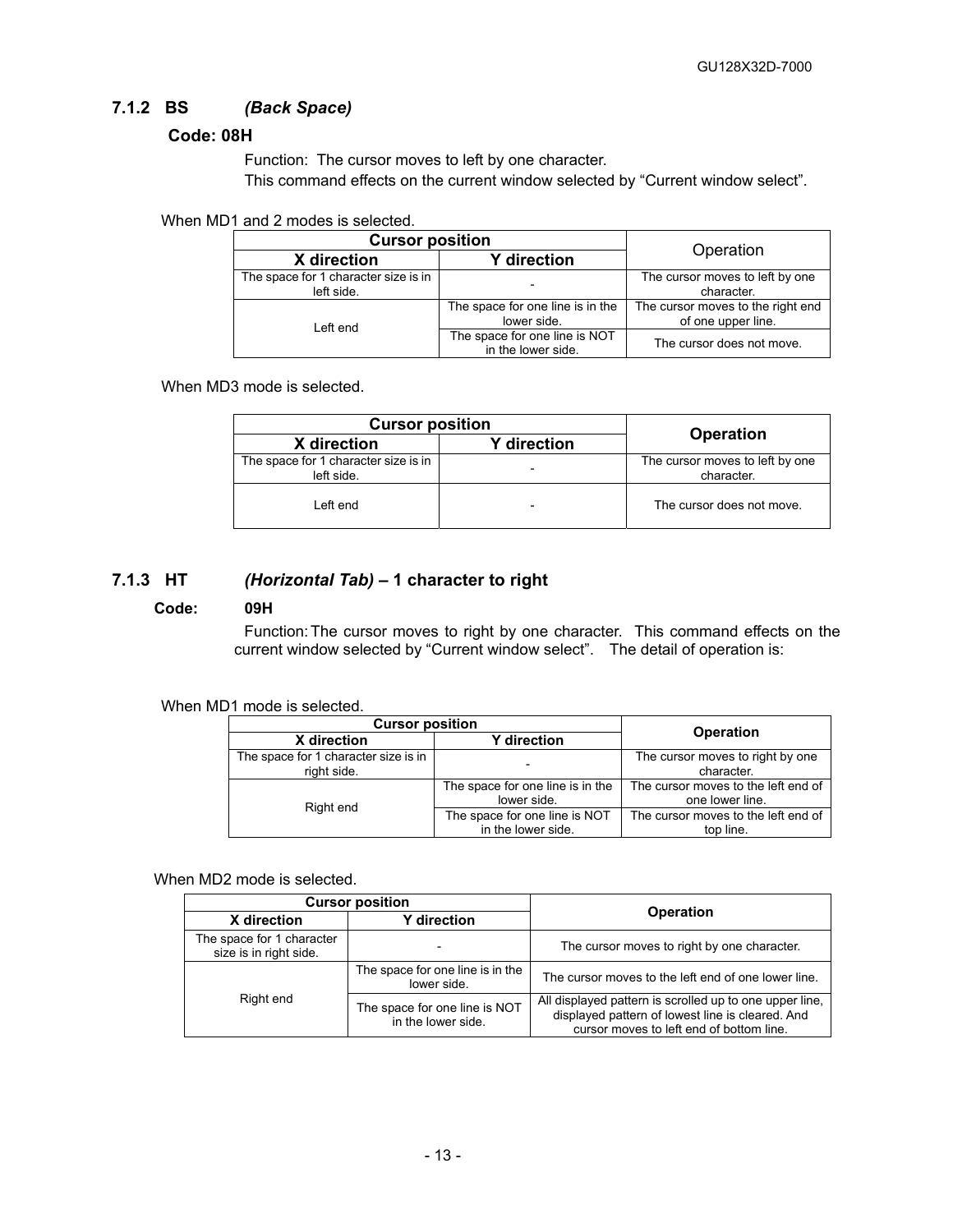When MD3 mode is selected.

| <b>Cursor position</b>                              |                          |                                                                                                                                                     |
|-----------------------------------------------------|--------------------------|-----------------------------------------------------------------------------------------------------------------------------------------------------|
| X direction<br><b>Y</b> direction                   |                          | <b>Operation</b>                                                                                                                                    |
| The space for 1 character size is in<br>right side. | $\overline{\phantom{0}}$ | The cursor moves to right by one character.                                                                                                         |
| Right end                                           | $\overline{\phantom{0}}$ | The displayed pattern on cursor line is scrolled to left by<br>one character, Right end character is cleared, and cursor<br>moves to the right end. |

# *7.1.4* **LF** *(Line Feed)*

#### <span id="page-14-0"></span>**Code: 0AH**

Function: The cursor moves to one lower line. This command effects on the current window selected by "Current window select". The detail of operation is as follows;

When MD1 modes is selected.

| <b>Cursor position</b> |                                                     | <b>Operation</b>                                            |  |
|------------------------|-----------------------------------------------------|-------------------------------------------------------------|--|
| X direction            | <b>Y</b> direction                                  |                                                             |  |
|                        | The space for one line is in the lower<br>side.     | The cursor moves to the same position of one<br>lower line. |  |
| -                      | The space for one line is NOT in the<br>lower side. | The cursor moves to the left end of top line.               |  |

When MD2 mode is selected.

|             | <b>Cursor position</b>                              |                                                                                                                                          |  |
|-------------|-----------------------------------------------------|------------------------------------------------------------------------------------------------------------------------------------------|--|
| X direction | <b>Y</b> direction                                  | <b>Operation</b>                                                                                                                         |  |
|             | The space for one line is in the<br>lower side.     | The cursor moves to the same position of one lower<br>line.                                                                              |  |
|             | The space for one line is NOT in the<br>lower side. | All of displayed pattern is scrolled to one upper line,<br>and displayed pattern of bottom line is cleared.<br>The cursor does not move. |  |

When MD3 mode is selected.

| <b>Cursor position</b> |                    |                           |
|------------------------|--------------------|---------------------------|
| X direction            | <b>Y</b> direction | <b>Operation</b>          |
| -                      | $\qquad \qquad$    | The cursor does not move. |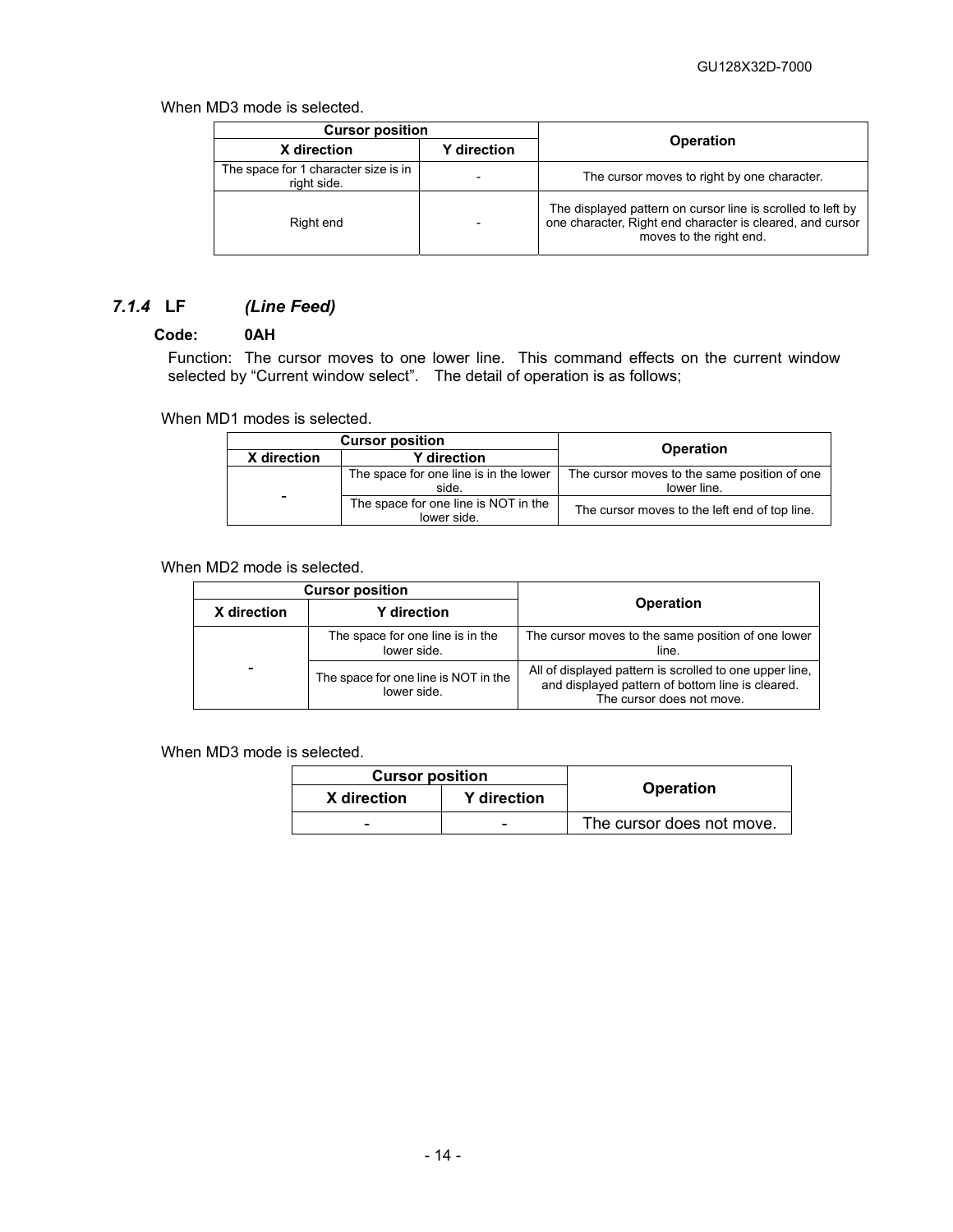# *7.1.5* **HOM** *(Home Position)*

#### <span id="page-15-0"></span>**Code: 0BH**

Function: The cursor moves to the home position. This command effects on the current window selected by "Current window select".

#### **7.1.6 CR (Carriage Return)**

#### <span id="page-15-1"></span>**Code: 0DH**

Function: The cursor moves to left end of same line. This command effects on the current window selected by "Current window select".

# **7.1.7 US \$ xL xH yL yH (Cursor Set)**

#### <span id="page-15-2"></span>**Code: 1FH 24H xL xH yL yH**

xL: Cursor position x Lower byte (1 dot/unit)

xH: Cursor position x Upper byte (1 dot/unit)

yL: Cursor position y Lower byte (8 dot/unit)

yH: Cursor position y Upper byte(8 dot/unit)

Definable area:  $0 \leq (xL + xH + 255) \leq 255$ 

- $0 \leq (yL + yH \times 255) \leq 3$
- Function: The cursor moves to specified X, Y position on display memory. If the specified X, Y position (X, Y, either or both) is over range, the command is ignored, and keep same cursor position.

This command effects on the current window selected by "Current window select".

#### *7.1.8* **CLR** *(Display Clear)*

#### <span id="page-15-3"></span>**Code: 0CH**

Function: The display screen is cleared and the cursor moves to home position after this command was executed. This command effects on the current window selected by "Current window select".

#### **7.1.9 US C n (Cursor ON/OFF)**

#### <span id="page-15-4"></span>**Code: 1F 43H n**

 n: Display cursor ON/OFF select n = 0 : Cursor OFF

 $n = 1$  : Cursor ON

Default:  $n = 0$ 

Function: Select cursor ON or OFF.

When cursor display ON is selected, the cursor position is displayed by 1x8 dots.

#### *7.1.10* **ESC@** *(Initialize Display)*

#### <span id="page-15-5"></span>**Code: 1BH 40H**

Returns to default.

Jumper is not re-loaded.

The contents of receiving buffer remain in memory.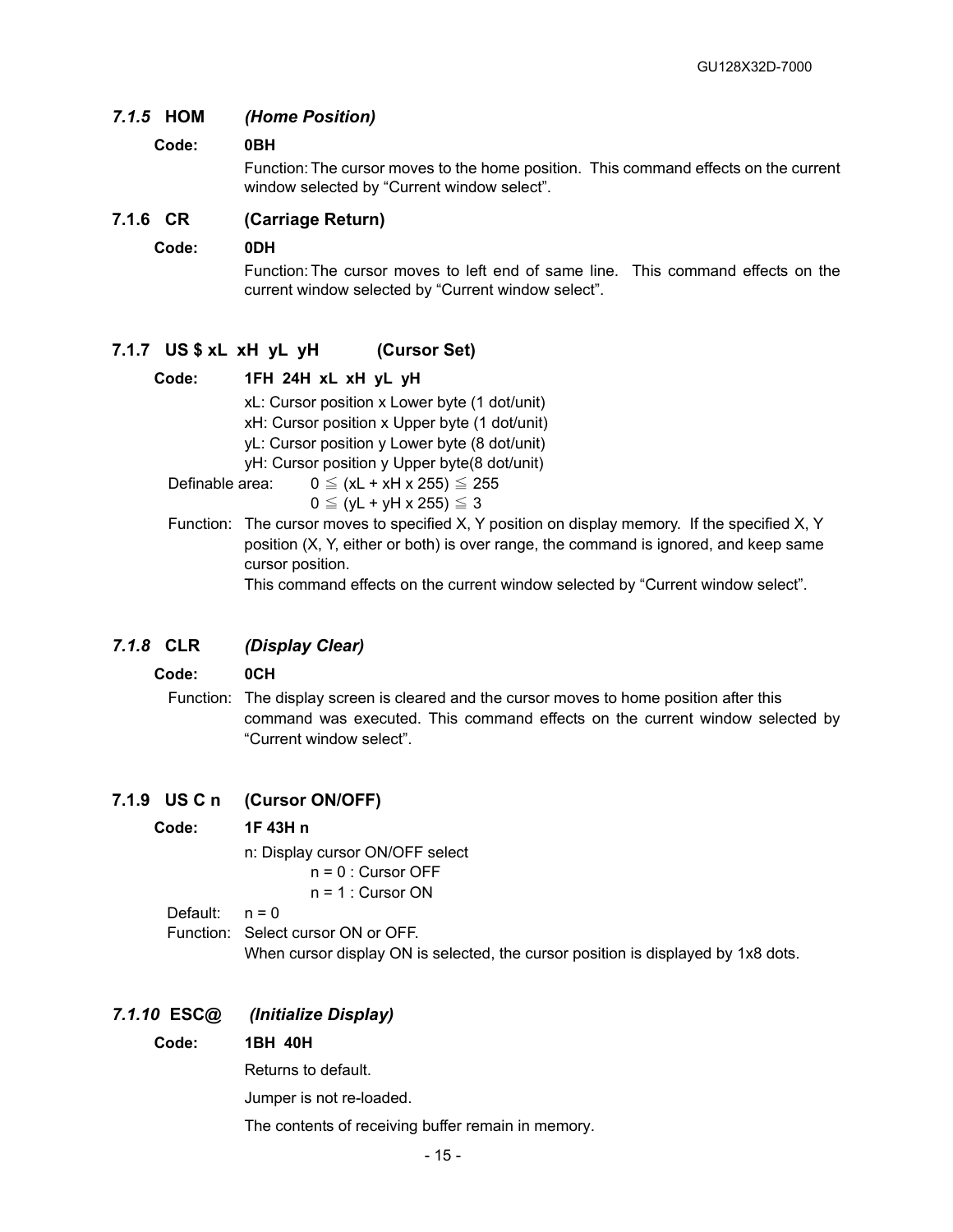#### *7.1.11* **ESC % n** *(Specify Download Register)*

#### <span id="page-16-0"></span>**Code: 1BH 25H n**

Function: Specify enable or disable for download character.

n = 1: Enable (If download character is not defined, buil-in character is displayed)

n = 0: Disable (Characters already downloaded, defined, and displayed are not affected)

#### *7.1.12* **ESC & a c1 c2 [x1 d1...d(a**×**x1)]...[xk d1...d(a**×**xk)]** *(Download character definition)*

<span id="page-16-1"></span>Code: 1Bh 26h a c1 c2  $[x1 \ d1...d(a \times x1)]...[xk d1...d(a \times xk)]$ 

a: Select character type

c1: Start character code

- c2: End character code
- x: Number of dot for X direction
- d: Defined data (See sect. 7.3 Download character format)

**Definable area**: a = 1

 $x = 5$ :  $5x7$  dot font  $x = 7$ : 7x8 dot font  $32 \leq c1 \leq c2 \leq 255$  $0 \leq d \leq 255$  $x = 5$ : Upper 7 bit is valid.  $x = 7$ : All 8 bit is valid.  $k = c2 - c1 + 1$ 

**Function:** To define download characters into RAM.

A maximum of 16 characters may be downloaded and defined.

x=5 : Defined by 5x7dot, and 5x7 dot character regulated upper and lower space is displayed as same as standard character display.

x=7 : Defined by 7x8 dot, and 6x8 or 7x8 dot character unrelated to space is displayed.

After the first 16 are defined, any additional characters required must replace one already defined. Downloaded characters are valid until they redefined, an initialize (ESC@) sequence is executed, or the power is turned off. To display the download character, excution of "Downlord character difinition" and "Specify download character" is required. In case of displaying download character is re-defined, displaying character is not changed, new download character is applied from new data.

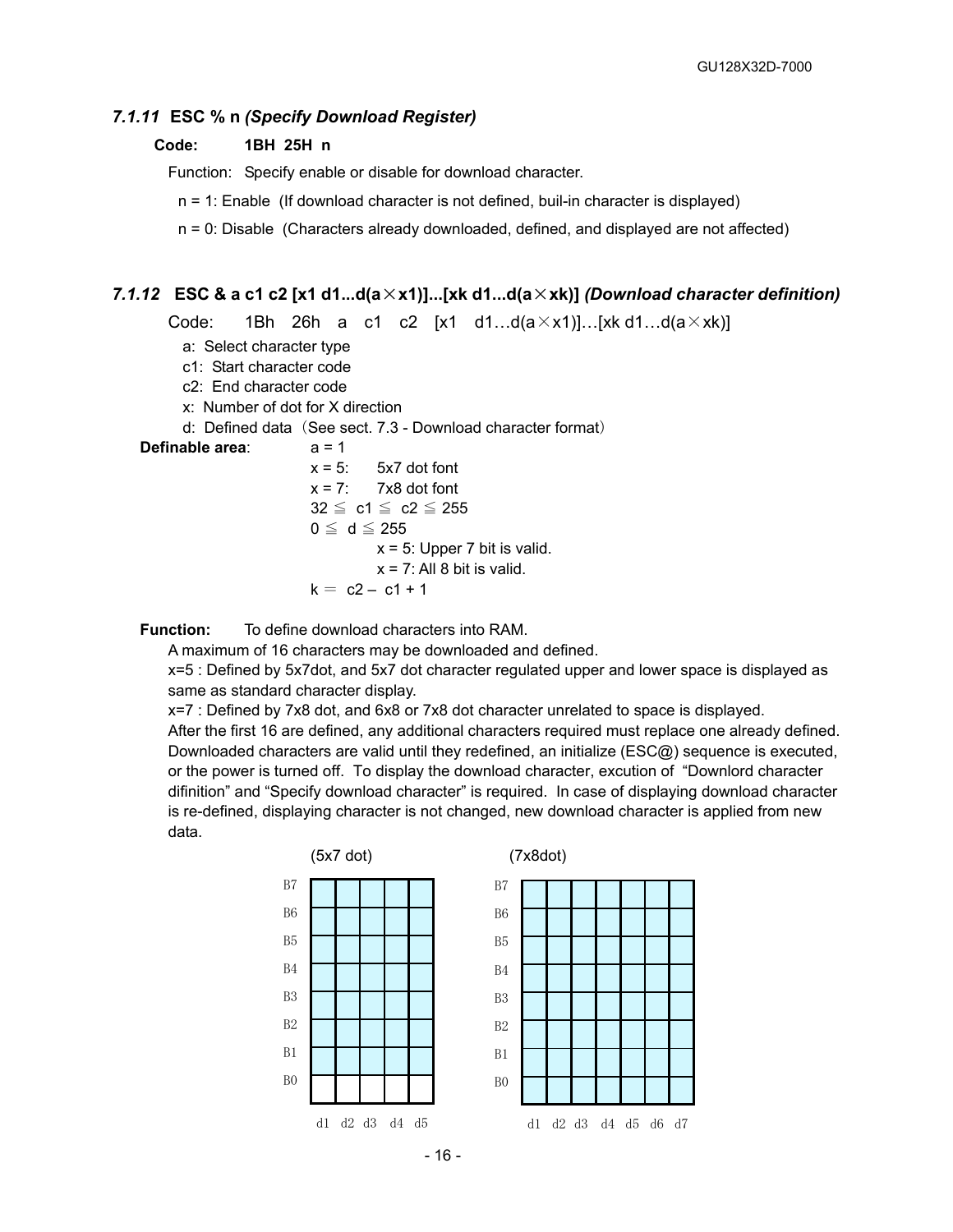# *7.1.13* **ESC ? a c** *(Delete downloaded character)*

#### <span id="page-17-0"></span>**Code: 1BH 3FH a c**

a: Select character

c: Character code for delete

Definable area: a = 1

 $32 \leq c \leq 255$ 

Function: Delete defined download character.

The built-in chracter is displayed after this command is excuted.

It does not affect to the displaying download character.

This command is ignored if character code for download character is not defined.

#### *7.1.14* **ESC R n** *(Specifies International font set)*

<span id="page-17-1"></span>

| Code:           | 1BH 52H n                      |
|-----------------|--------------------------------|
| Definable area: | $0 \le n \le 13$               |
| Default:        | $n=0$                          |
| Function:       | Select international font set. |

| n              | <b>Font set</b> |
|----------------|-----------------|
| 0              | America         |
| 1              | France          |
| $\overline{c}$ | Germany         |
| 3              | England         |
| 4              | Denmark 1       |
| 5              | Sweden          |
| 6              | Italy           |
| 7              | Spain1          |
| 8              | Japan           |
| 9              | Norway          |
| 10             | Denmark2        |
| 11             | Spain2          |
| 12             | Latin America   |
| 13             | Korea           |

# *7.1.15* **ESC t n** *(Specifies character code type)*  **Code: 1BH 74H n**

<span id="page-17-2"></span>Definable area: n = 0, 1, 2, 3, 4, 5, 16, 17, 18, 19 Default:  $n = 0$ Function: Selects font code

| n  | Font code type          |
|----|-------------------------|
| ი  | PC437(USA - Euro std)   |
|    | Katakana - Japanese     |
| 2  | PC850 (Multilingual)    |
| 3  | PC860 (Portuguese)      |
| 4  | PC863 (Canadian-French) |
| 5  | PC865 (Nordic)          |
| 16 | <b>WPC1252</b>          |
| 17 | PC866 (Cyrillic #2)     |
| 18 | PC852 (Latin 2)         |
| 19 | PC858                   |

# *7.1.16* **US MD1** *(Over-write mode)*

# <span id="page-17-3"></span>**Code: 1FH 01H**

Function: Over-writes, or replaces existing data.

This command effects on the current window selected by "Current window select".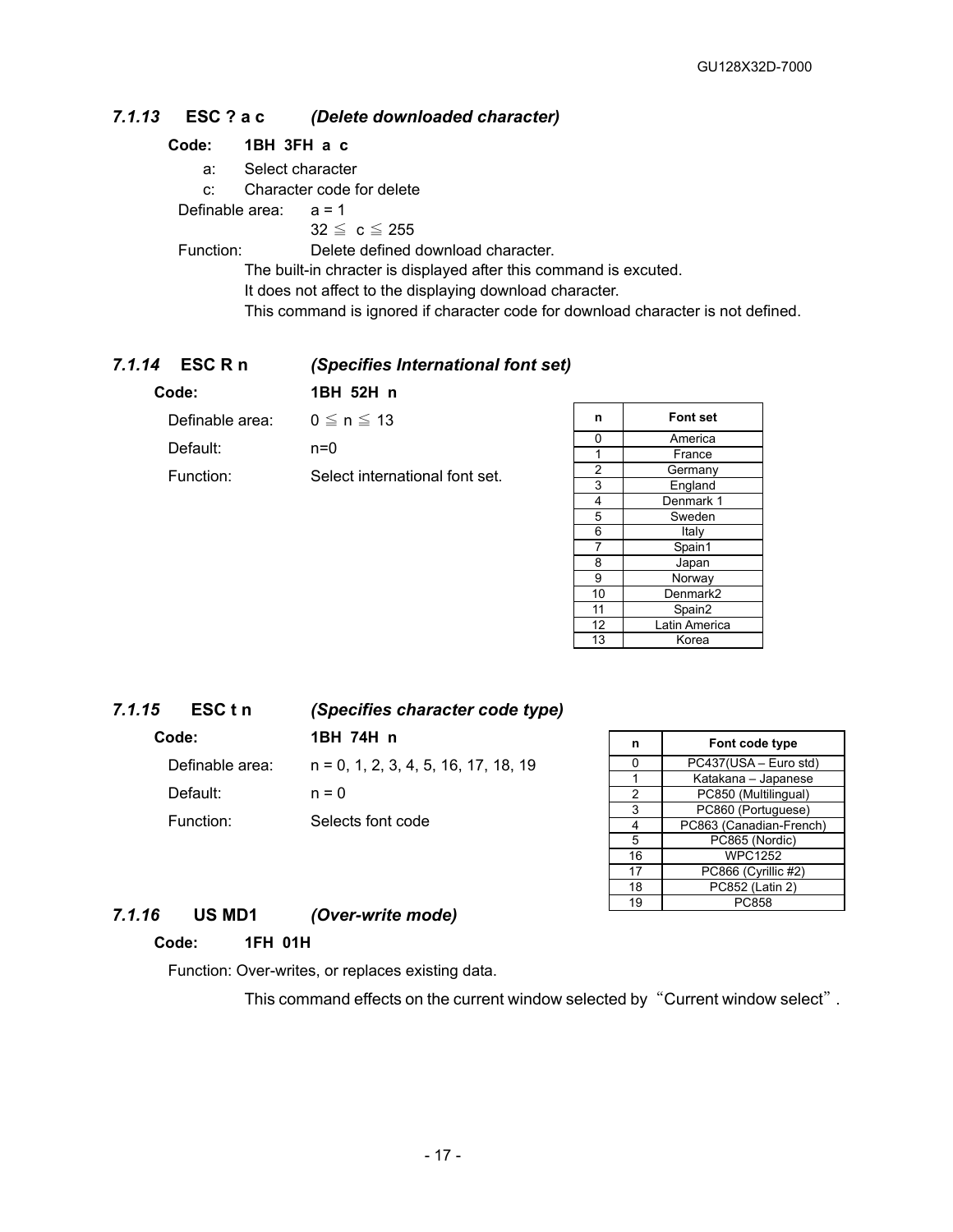# *7.1.17* **US MD2** *(Vertical scroll mode)*

#### <span id="page-18-0"></span>**Code: 1FH 02H**

Function: Scrolls cursor up 1 line

This command effects on the current window selected by "Current window select".

# *7.1.18* **US MD3** *(Horizontal scroll mode)*

<span id="page-18-1"></span>**Code: 1FH 03H** 

Function: Scrolls cursor horizontally 1 space

This command effects on the current window selected by "Current window select".

# *7.1.19* **US s n** *(Horizontal scroll speed)*

<span id="page-18-2"></span>**Code: 1FH 73H n** 

Definable area:  $0 \le n \le 31$ Default:  $n = 0$ 

Note that until scrolling action is ended, new command(s) will not excuted. Scroll base speed "T" is depending on write screen mode, character size selected.

| If n=0 is specified, scrolling<br>is appeared by character n | Speed                       |
|--------------------------------------------------------------|-----------------------------|
|                                                              | <b>By Character</b>         |
|                                                              | T msec / 2dots              |
| $2 - 31$                                                     | $(n-1) \times T$ msec / dot |

# *7.1.20* **US r n** *(Specifies or cancels reverse display)*

# <span id="page-18-3"></span>**Code: 1FH 72H n**

n : Specify or cancel reverse character and graphic display

Definable area:  $0 \le n \le 1$ 

n=0: Cancel reverse mode

n=1: Specify reverese mode

#### Default: n=0

**Note**: This command is valid to the new data after this command is specified. This does not affect the contents already displayed.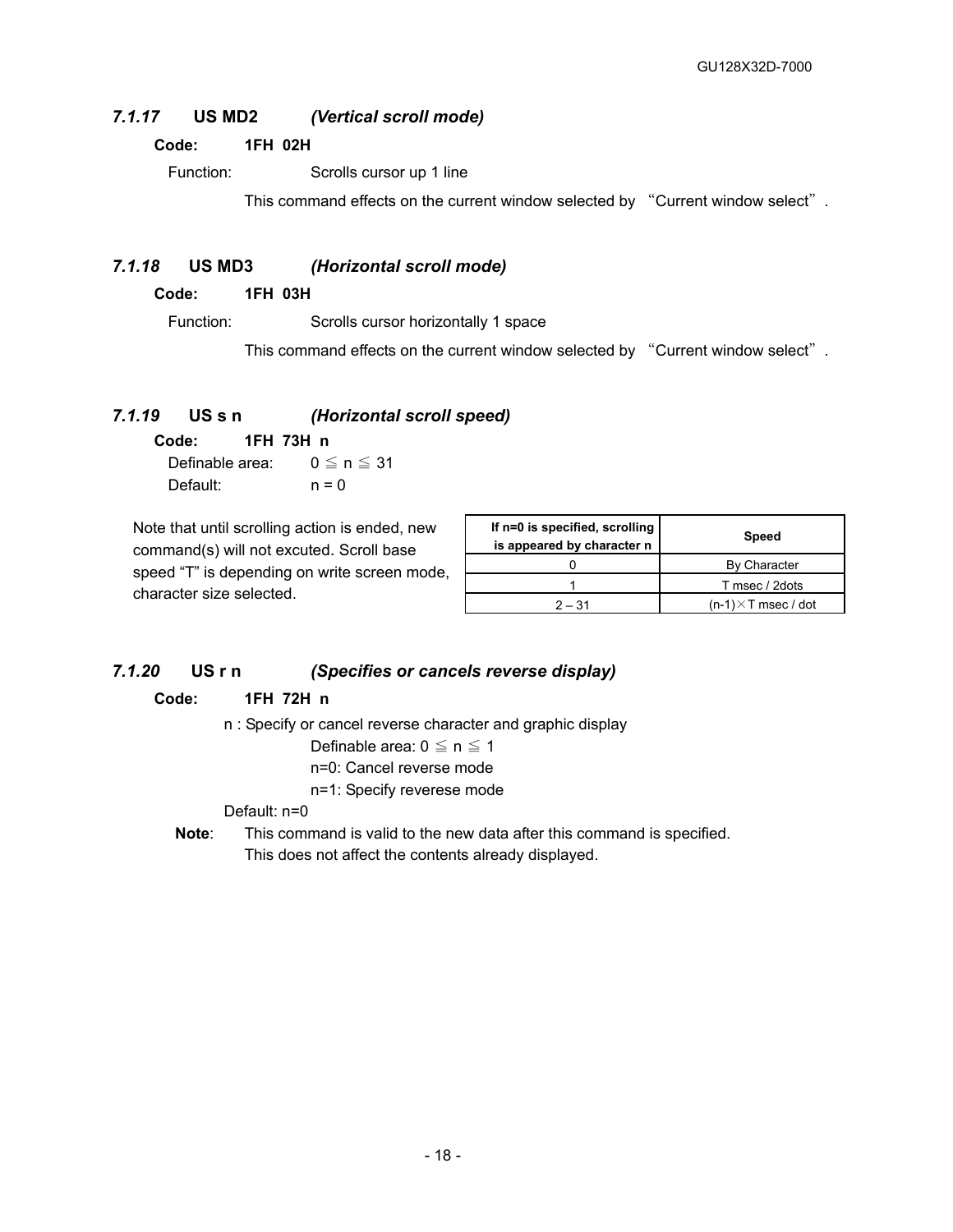# **7.1.21 US w n** *(Specifies write mixture display mode)*

#### <span id="page-19-0"></span>**Code: 1FH 77H n**

n : Specif display write mode

Definable area:  $0 \le n \le 3$ 

n = 0: Normal display write. (Not mixture display)

n = 1: OR display write

n = 2: AND display write

n = 3: EX-OR display write

Default:  $n = 0$ 

Function: Specifies write mixture mode. The new character or graphic image display mixed with current display image stored in display memory is overwritten to the display memory.

#### *7.1.22* **US X n** *(Brightness level setting)*

<span id="page-19-1"></span>**Code: 1FH 58H n** 

|                                 | n: Brightness level setting                       |  |
|---------------------------------|---------------------------------------------------|--|
| Definable area: $1 \le n \le 8$ |                                                   |  |
| Default:                        | n=8                                               |  |
| Function:                       | Specify brightness level of whole display screen. |  |
|                                 | n Level                                           |  |
|                                 | 1 12.5% 2 25%                                     |  |
|                                 | 3 37.5% 4 50%                                     |  |
|                                 | 5 62.5% 6 75%                                     |  |
|                                 | 7 87.5% 8 100%                                    |  |

# *7.1.23* **US ( a n [parameter]** *(Display action command group)*

<span id="page-19-2"></span>Function: Execute processing of display action command.

| n   | <b>Function No.</b> | <b>Function</b>       |
|-----|---------------------|-----------------------|
| 01H | Function 01H        | Wait                  |
| 10H | Function 10H        | Scroll display action |
| 11H | Function 11H        | Blink display action  |
| 40H | Function 40H        | Screen saver          |

n: specify function code.

<span id="page-19-3"></span>The next command or data is not excuted until display action processing is ended.

# *7.1.24* **<Function 01H> US ( a n t** *(Wait)*

#### **Code: 1FH 28H 61H 01H t**

- n: Classify command
- t: Wait time

Definable area: n = 01H

 $0 \le t \le 255$ 

Note: Wait time, define, command, and data processing are stopped while waiting by this command. Wait time = t X approx. 0.5sec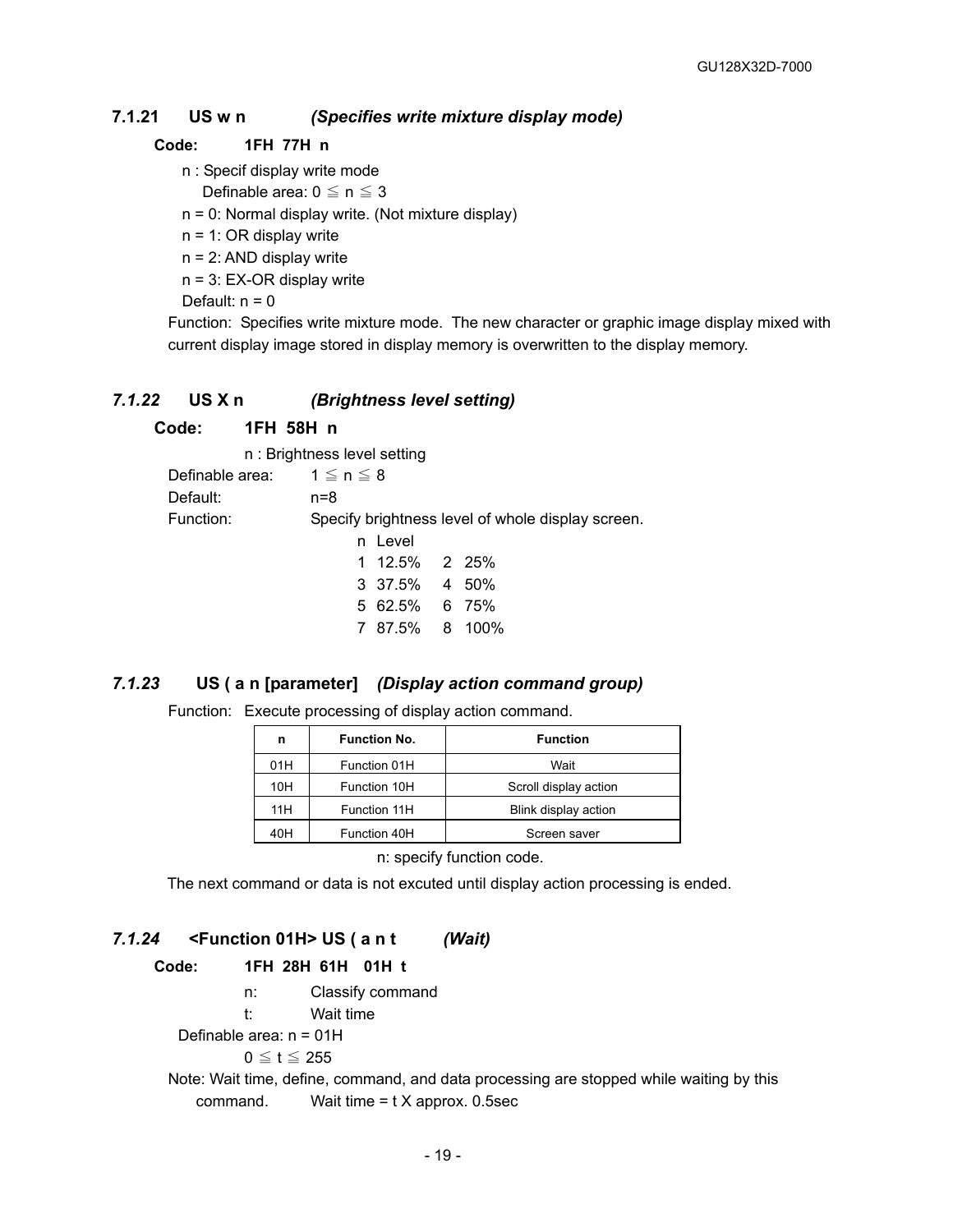# *7.1.25* **<Function 10H> US ( a n wL wH cL cH s** *(Scroll display action)*

<span id="page-20-0"></span>**Code: 1FH 28H 61H 10H wL wH cL cH s** 

- n : Classify command
- wL: Display screen shift, number of upper byte.
- wH: Display screen shift ,number of lower byte.
- cL: Number of reptition lower byte
- cH: Number of reptition upper byte

s: Scroll action speed

Definable area: n = 10H

$$
0 \leq (wL + wH \times 256) \leq 1023
$$

$$
0 \leq (cL + cH \times 256) \leq 65535
$$

 $0 \leq s \leq 255$ 

Function: Shift the display screen.

Horizontal scrolling can be possible by specifying the shift byte to multiple number of (Display screen "y" dot /8). Display swiching can be possible by specify shift byte to (Display screen "x" dot x Display screen "y" dot /8). Scroll speed is specified by "s". Scroll speed: s X approx. 14msec/1 shift

For example: 1dot scroll to the left: sL=04H, sH=00H

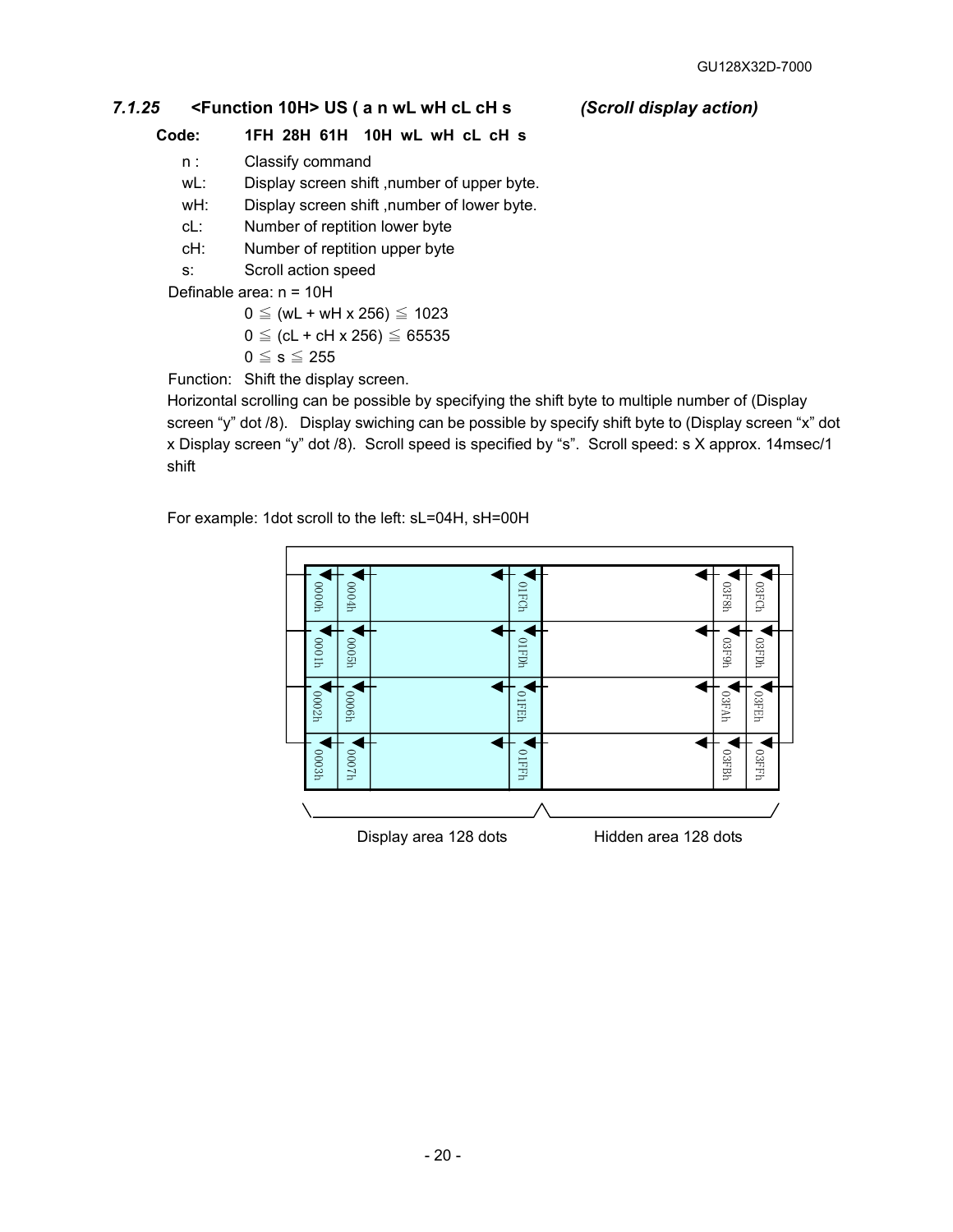# *7.1.26* **<Function 11H> US ( a n p t1 t2 c** *(Display Blink)*

# <span id="page-21-0"></span>**Code: 1FH 28H 61H 11H p t1 t2 c**

- n: Classify command
- p: Blink pattern
- t1: Normal display time
- t2: Brank or Reverse display time
- c: Number of reptition

Definable area: n = 11H

 $0 \leq p \leq 2$ 

p=0: Nomal display.

P=1: Repeat blink display with nomal and Brank display

- P=2: Repeat blink display with nomal and Reverse display
- 1 ≦ t1 ≦ 255
- $1 \le t2 \le 255$  $1 \leq c \leq 255$
- 

Function: Blink display action Blink pattern specifed by "p".

Time specified by "t1" , "t2", and repeat Blink display

A : t1 X approx.14msec Nomal display

B: t2 X approx. 14msec Brank or Reverse display

This command does not affect to display memory.

If  $c=0$  is specified, brink display is repeated until when  $c=1-255$  or Initialize command is specified, and the command/data execution is continued during display blinking.

If c=1 – 255 is specified, brink display is repeated 1-255 times, and the command/data execution is stopped. After display blinking is ended, return to nomal display and command/data execution is re-started.

# *7.1.27* **<Function 12H> US ( a n p** *(Screen saver)*

# <span id="page-21-1"></span>**Code: 1FH 28H 61H 40H p**

- n: Classify command
- p: Screen saver mode

Definable area: n = 40H

 $0 \leq p \leq 4$ 

p=0: Power OFF (All dot OFF, Power save mode)

- p=1: Power ON (All dot ON)
- p=2: All dot OFF
- p=3: All dot ON

p=4: Repeat blink display with nomal and Reverse display (Nomal :2sec., Reverse:2sec.)

Function: Control Power ON or OFF, and Start Screen saver mode. p=0~1 : Control Power ON or OFF. This is applied until this command is re-specified p=2~4 : Start Screen saver mode. This command is canceled if next any data is inputted during screen saver mode, and return to the previous display condition before screen saver mode specified.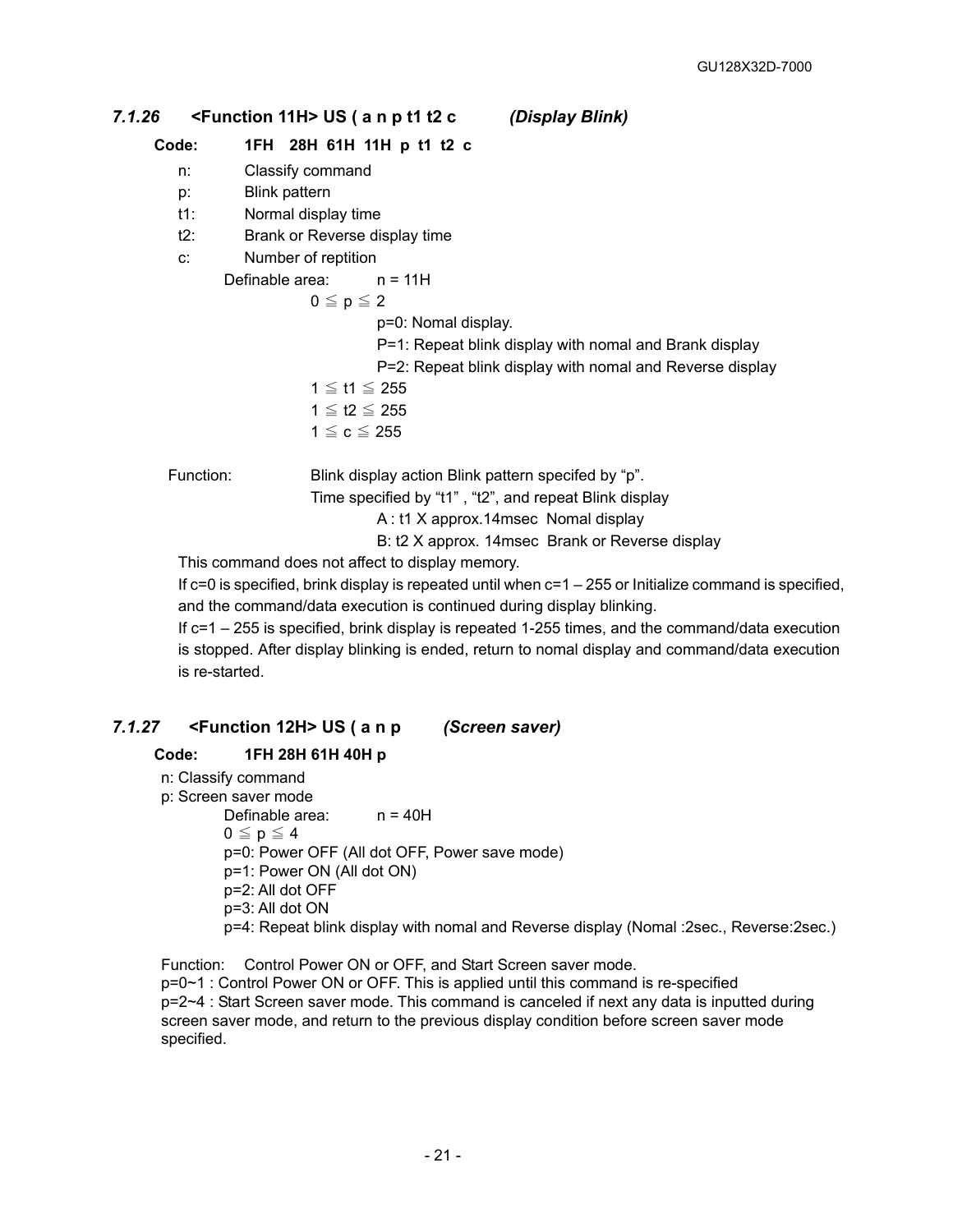# **7.1.28 US ( f n [parameter]** *(Bit image display group)*

<span id="page-22-0"></span>Function: Execute processing of bit image data.

<span id="page-22-1"></span>n: Specifies function code.

| n   | <b>Function No.</b> | <b>Function</b>             |
|-----|---------------------|-----------------------------|
| 11H | Function 11H        | Real-time bit image display |

# **7.1.29 <Function 11H> US ( f n xL xH yL yH g d(1)...d(k)**

# *(Real-time bit image display)*

| Code: |  |  |  | 1Fh $28h$ 66h 11h xL xH yL yH g d(1)d(k) |
|-------|--|--|--|------------------------------------------|
|-------|--|--|--|------------------------------------------|

| n:              | Classify command                        |
|-----------------|-----------------------------------------|
| xL:             | Bit image X size lower byte (by 1dot)   |
| xH:             | Bit image X size upper byte (by 1dot)   |
| vL:             | Bit image Y size lower byte (by 8dots)  |
| yΗ:             | Bit image Y size upper byte (by 8dots)  |
| g:              | $Image = 1(Fixed)$                      |
| $d(1) - d(k)$ : | Image data (Refer to figure as follows) |

Definable area:

\n
$$
n = 11H
$$
\n
$$
1 \leq (xL + xH \times 256) \leq 256
$$
\n
$$
1 \leq (yL + yH \times 256) \leq 4
$$
\n
$$
g=1
$$
\n
$$
0 \leq d \leq 255
$$
\n
$$
k = x \times y \times g
$$

Function: Display the bit image data inputed on the cursor position real-time.

Cursor position will not change.

When bit image is display on cursor position, and if it overflows from the current window, it is displayed until edge of area defined, and remaining bit image overflowed is not displayed. If the Display position or image size e.t.c are defined to out of definable area, the command is ignored, and the data is valid as standard data.

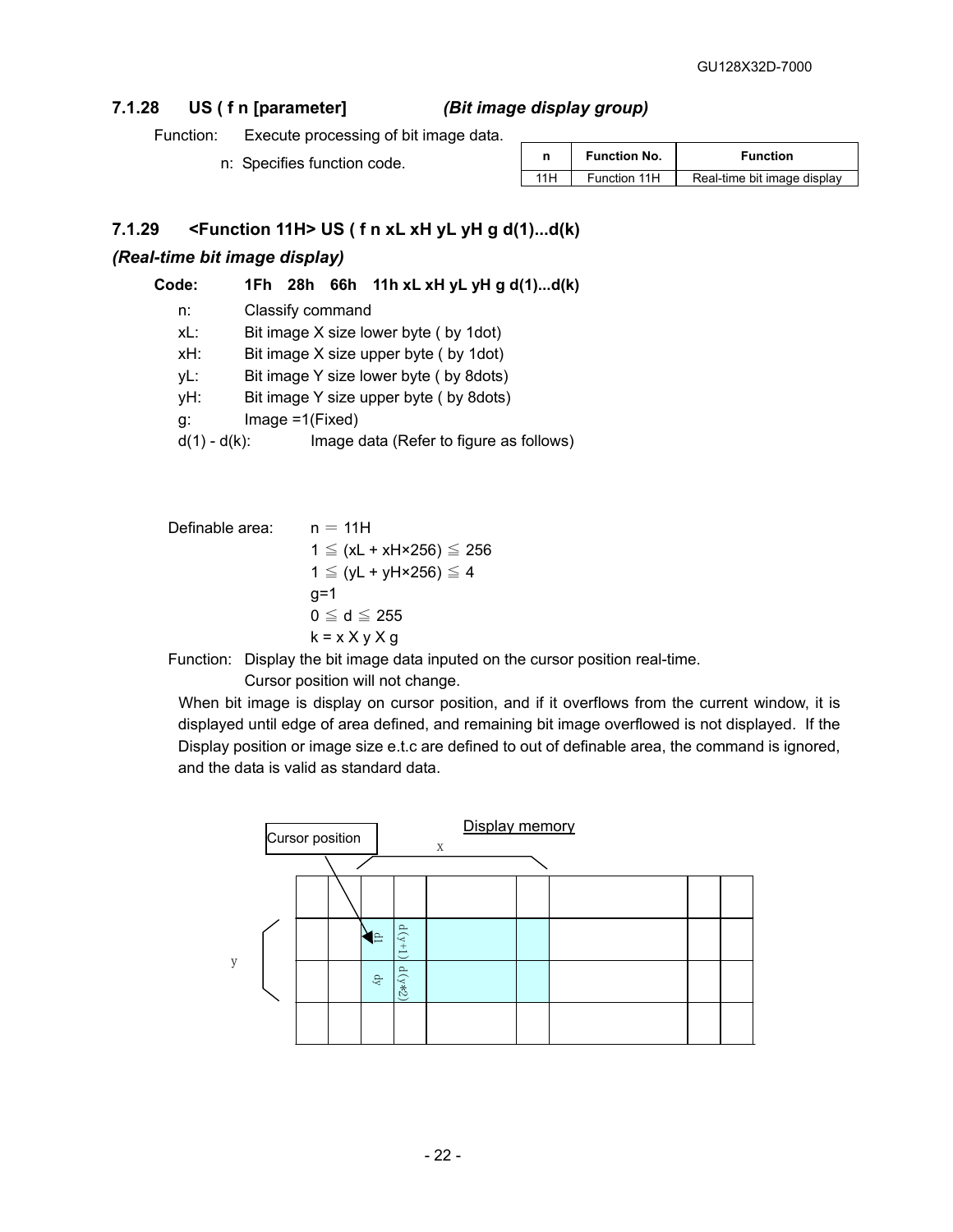# *7.1.30* **US ( g n [parameter]** *(Font command group)*

<span id="page-23-0"></span>Function: Execute processing of window command.

| N   | <b>Function No.</b> | <b>Function</b>         |
|-----|---------------------|-------------------------|
| 03H | Function 03H        | Character display width |
| 40H | Function 40H        | Font magnified display  |

n: specify function code.

# *7.1.31* **<Function 03H> US ( g n w** *(Character display width)*

# **Code: 1FH 28H 67H 03H w**

- <span id="page-23-1"></span>n: Classify command
- w: Specify width
- Definable area: n = 03H
	- $0 \leq w \leq 3$ 
		- $w = 0$ : Fixed character width 1 (1 dot space in right side)
		- $w = 1$ : Fixed character width 2 (1 dot space in each right and left side)
		- $w = 2$ : Proportional character width 1 (1 dot space in right side)
		- $w = 3$ : Proportional character width 2 (1 dot space in each right and left side)

Default: w= 1

Function: Specifies character display width.

Fixed character width 1 & 2: Character is written with fixed character width. (6 or 7dot) Proportional character width: Character is written with proportioned character width.

# *7.1.32* **<Function 40H> US ( g n x y** *(Font magnified display)*

#### <span id="page-23-2"></span>**Code: 1FH 28H 67H 40H x y**  n: Classify command x: Specify the size of magnification X y: Specify the size of magnification Y Definable area: n = 40H  $1 \le x \le 4$  $1 \leq y \leq 2$ Default:  $x = 1$  $Y = 1$ Function: Specifies magnification of character.

Character is magnified including the space specified by Character display width command.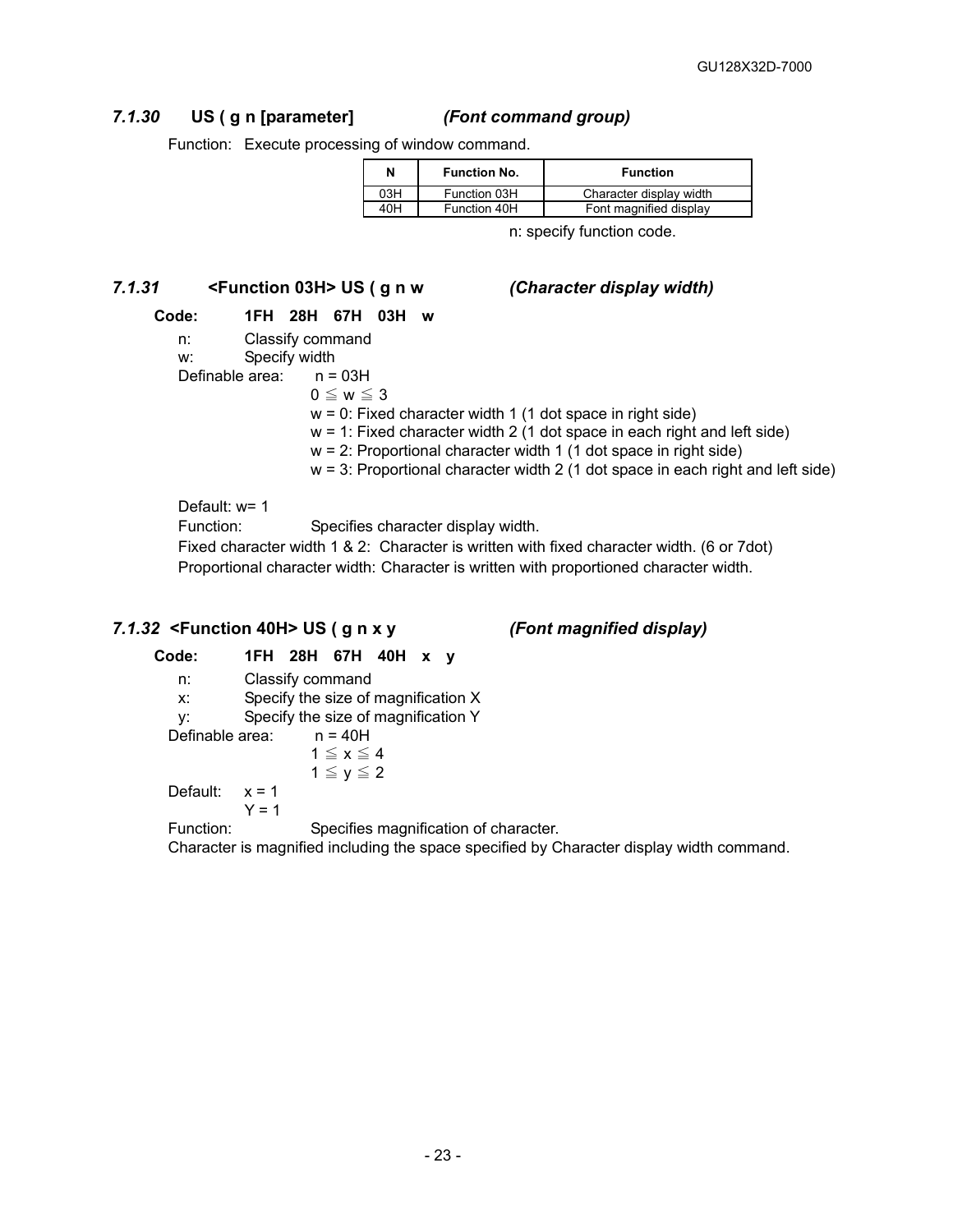$(x=1, y=1)$ 



(x=2, y=2)



# *7.1.33* **US ( w n [parameter]** *(Window command group)*

<span id="page-24-0"></span>Function : Execute processing of window / screen command.

| n   | <b>Function No.</b> | <b>Function</b>                     |
|-----|---------------------|-------------------------------------|
| 01H | Function 01H        | Current window select               |
| 02H | Function 02H        | User - Window difinition and cancel |
| 10H | Function 10H        | Write screen mode select            |

n: specify function code.

# **7.1.34 <Function 01H> US ( w n a** *(Current Window select***)**

#### <span id="page-24-1"></span>**Code: 1FH 28H 77H 01H a**

- n: Classify command
	- a: Current window number
- a = 0: Base-Window  $a = 1 \sim 4$ : User-Window Definable area: n = 01H

```
0 \leq a \leq 4
```
Function: Select current window

This command is ignored if current window number is specified for User-Window that is not defined.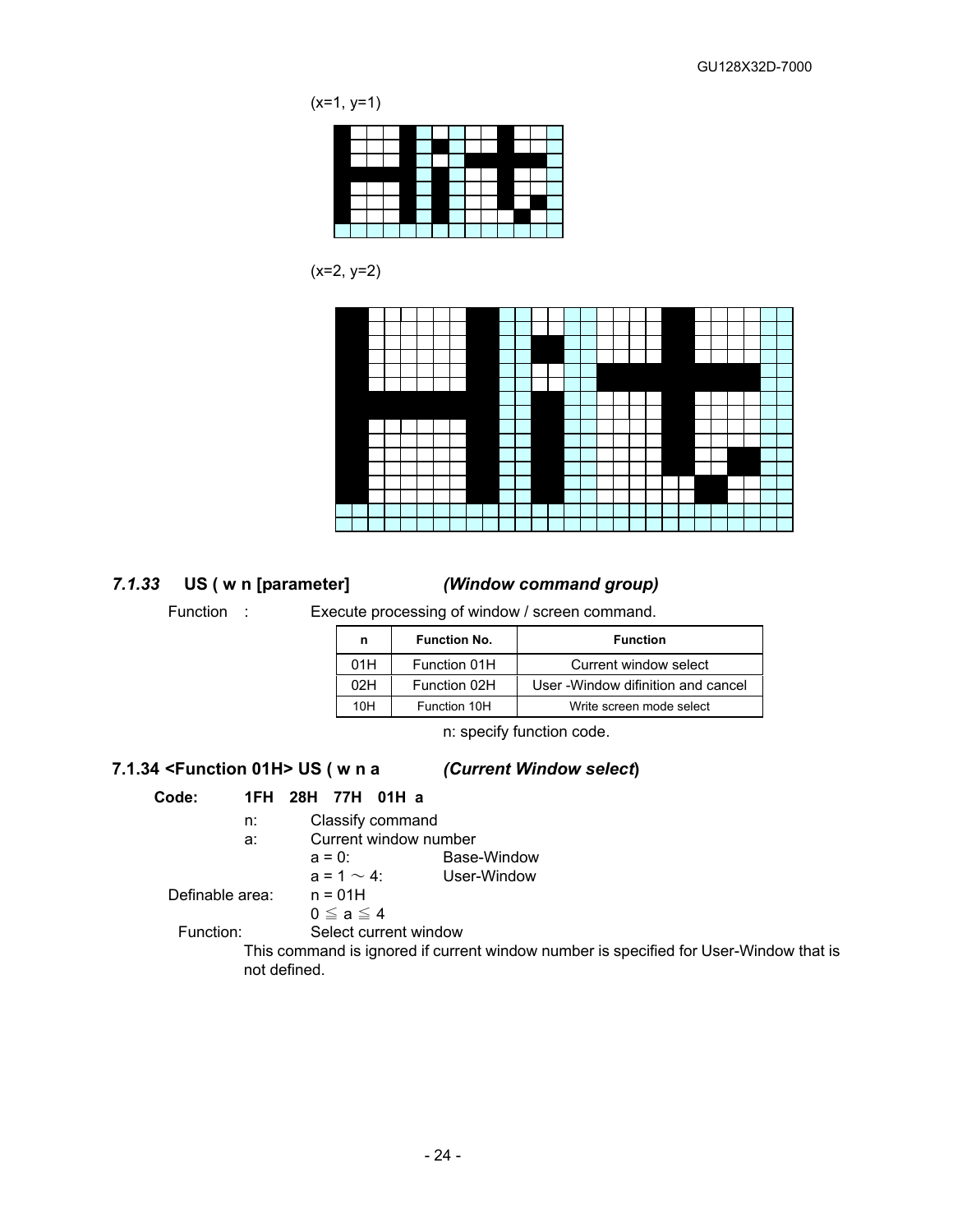# <span id="page-25-0"></span>**7.1.35 <Function 02H> US ( w n a b[xPL xPH yPL yPH xSL xSH ySL ySH]**  *(User Window definition-cancel)*

| Code:           |                                                  | 1Fh 28h 77h n a b [xPL xPH yPL yPH xSL xSH ySL ySH]                                                                                                                                                                                                                                                     |  |
|-----------------|--------------------------------------------------|---------------------------------------------------------------------------------------------------------------------------------------------------------------------------------------------------------------------------------------------------------------------------------------------------------|--|
|                 | n:<br>a:<br>b: l<br>xPL:<br>xPH:<br>yPL:<br>yPH: | Classify command<br>Definable window No. $\sim 4$<br>Define or Cancel<br>$b=0$ : Cancel, $b=1$ : Define<br>Left position of window lower byte (by 1 dot)<br>Left position of window upper byte (by 1 dot)<br>Top position of window lower byte (by 8dot)<br>Top position of window upper byte (by 8dot) |  |
|                 | xSL:<br>xSH:<br>ySL:<br>ySH:                     | X size of window lower byte (by 1dot)<br>X size of window upper byte (by 1dot)<br>Y size of window lower byte (by 8dot)<br>Y size of window upper byte (by 8 dot)                                                                                                                                       |  |
| Definable area: |                                                  | $n = 02H$<br>$1 \le a \le 4$<br>$0 \leq b \leq 1$<br>$0 \leq xP \leq 255$<br>$0 \le yP \le 3$<br>1 ≦ xS ≦ 256<br>$1 \le yS \le 4$                                                                                                                                                                       |  |
| Function:       |                                                  | Define or cancel User-Window                                                                                                                                                                                                                                                                            |  |
|                 |                                                  | Display contents are remained even if this command is excuted.                                                                                                                                                                                                                                          |  |

When User-Window is defined (b=1)

Specify Definable Window No., Window position and Window size, and Window position and Window size are specified by the block (Block/1x8dot)

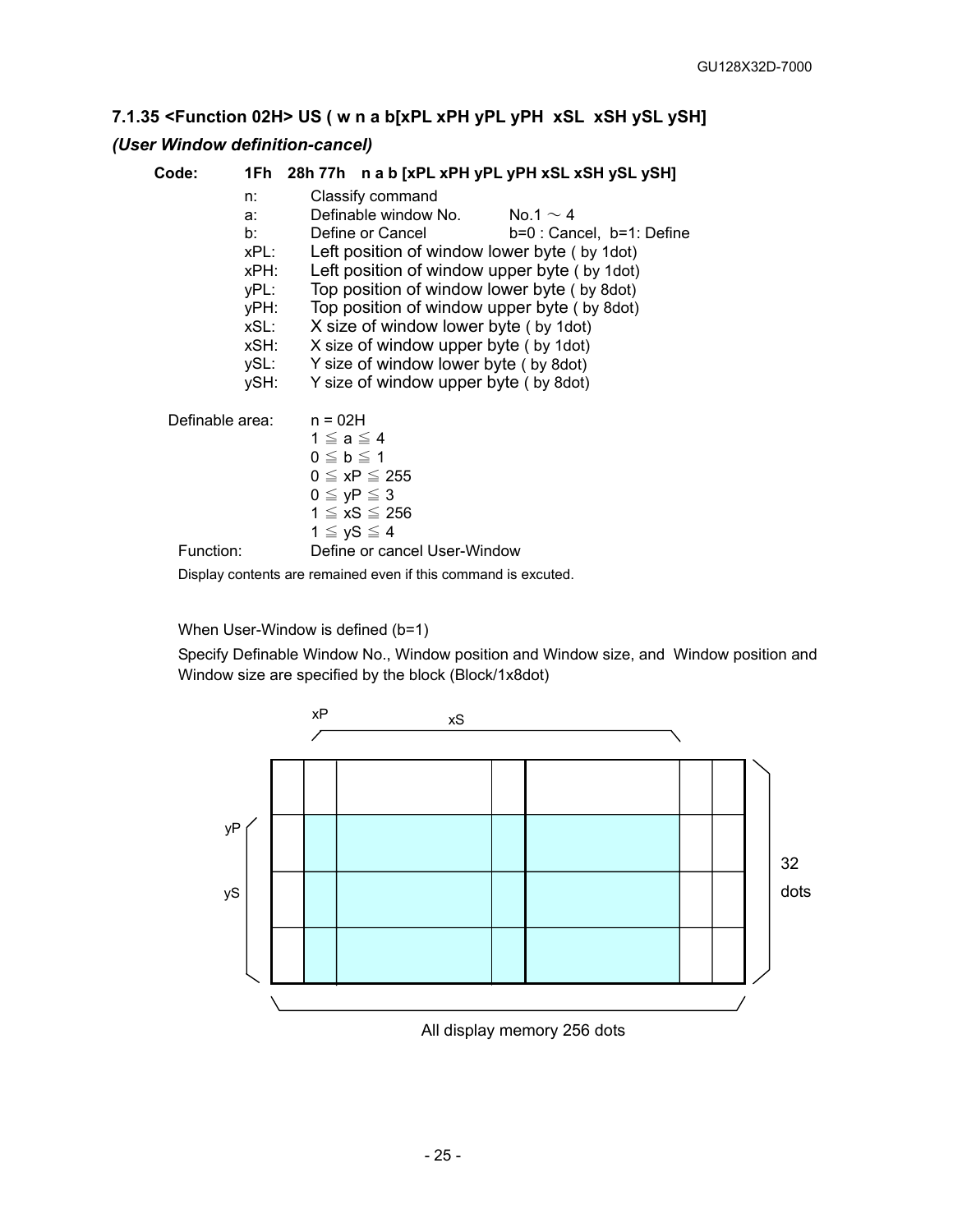User-Window can be defined up to 4 windows.

The cursor position after excuted this command is specified to top left  $(X=0, Y=0)$ .

When User-Window is canceled (b=0)

It is not necessary to specify window position  $[xPL \sim ySH]$  in case of cancel the User-Window .

The Base-Window is selected as current window in case of user window canceled was selected as current window.

# <span id="page-26-0"></span>**7.1.36 <Function 10H> US ( w n a** *(Write screen mode select* **(see sect. 6.3)**

| Code:           |                         | 1FH 28H 77H n a                                                            |  |  |
|-----------------|-------------------------|----------------------------------------------------------------------------|--|--|
|                 | n:                      | Classify command                                                           |  |  |
|                 | Write screen mode<br>a: |                                                                            |  |  |
|                 |                         | $a = 0$ : Display acreen mode                                              |  |  |
|                 |                         | $a = 1$ : All screen mode                                                  |  |  |
| Definable area: |                         | $n = 10H$                                                                  |  |  |
|                 |                         | $0 \le a \le 1$                                                            |  |  |
| Default: $a=0$  |                         |                                                                            |  |  |
|                 |                         | Function: Select the write screen mode. This effects only for Base Window. |  |  |

Display action is valid within area of either Display ara or HIdden area depending on cursor position.

Select "All screen mode": Display action is valid on all of screen area.

#### **7.1.37 WINx (Short-Cut Current Window Select)**

<span id="page-26-1"></span>Function: Current window move to selected window.

Refer to 7.1.34 for more detail.

| <b>WINx</b> | <b>Function</b>         |
|-------------|-------------------------|
| WIN0 (10h)  | Select the base window  |
| WIN1 (11h)  | Sleect the user window1 |
| WIN2 (12h)  | Select the user window2 |
| WIN3 (03h)  | Select the user window3 |
| WIN4 (04h)  | Select the user window4 |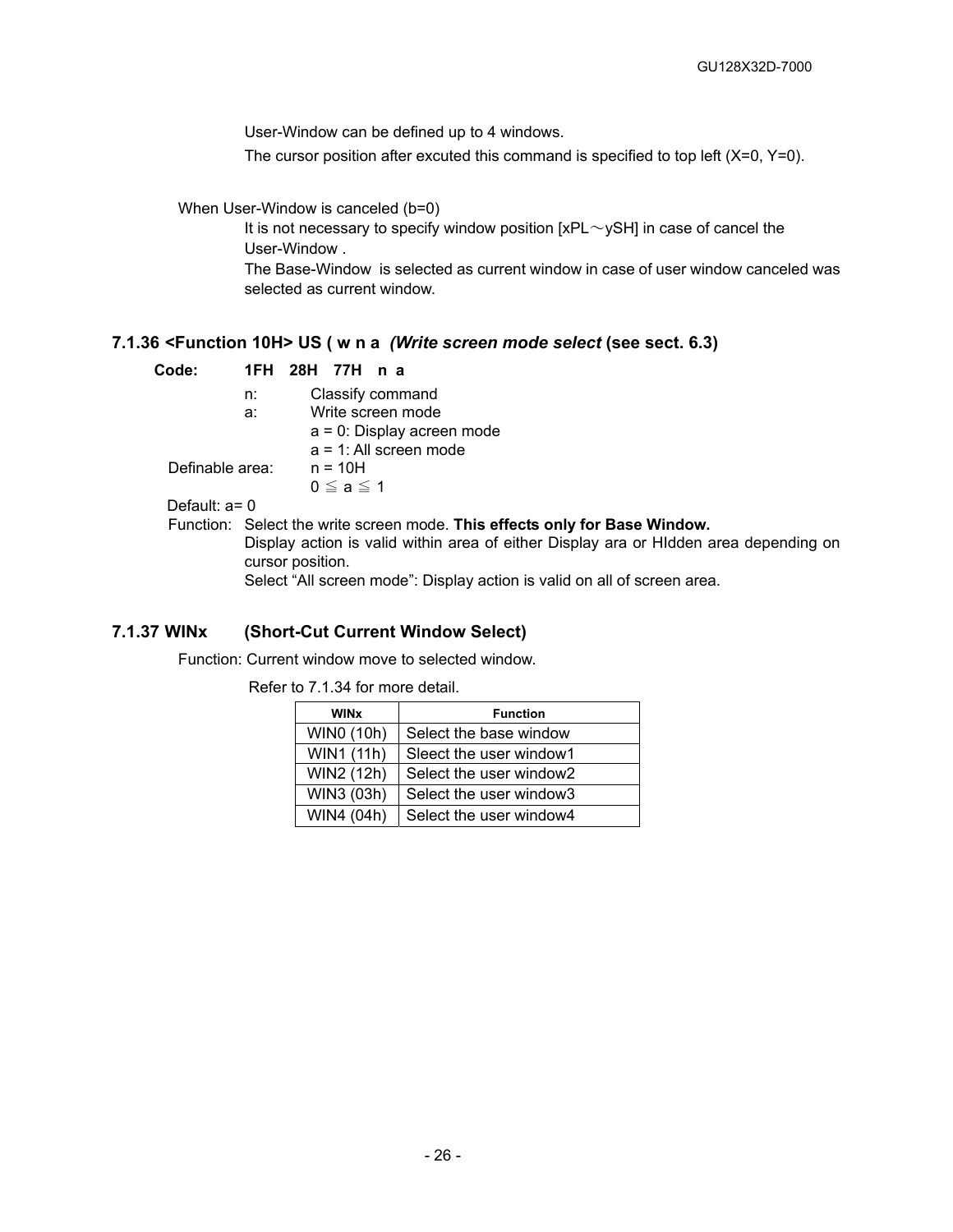# **7.2 Bit image data format**

<span id="page-27-0"></span>The Bit image consists of the data for image size  $(x * y)$  as follows;

| Data   | <b>Pattern position</b> |
|--------|-------------------------|
| d(1)   |                         |
| d (2)  | P <sub>2</sub>          |
|        |                         |
|        |                         |
|        |                         |
| $(y^*$ | $x^*$                   |

| B7             | P <sub>1</sub> |             |  |
|----------------|----------------|-------------|--|
| B <sub>6</sub> | P <sub>2</sub> |             |  |
| B <sub>5</sub> |                | $P(x^*y-1)$ |  |
| <b>B4</b>      | ${\sf Py}$     | $P(x^*y)$   |  |
| B <sub>3</sub> |                |             |  |
| B <sub>2</sub> |                |             |  |
| <b>B1</b>      |                |             |  |
| B <sub>0</sub> |                |             |  |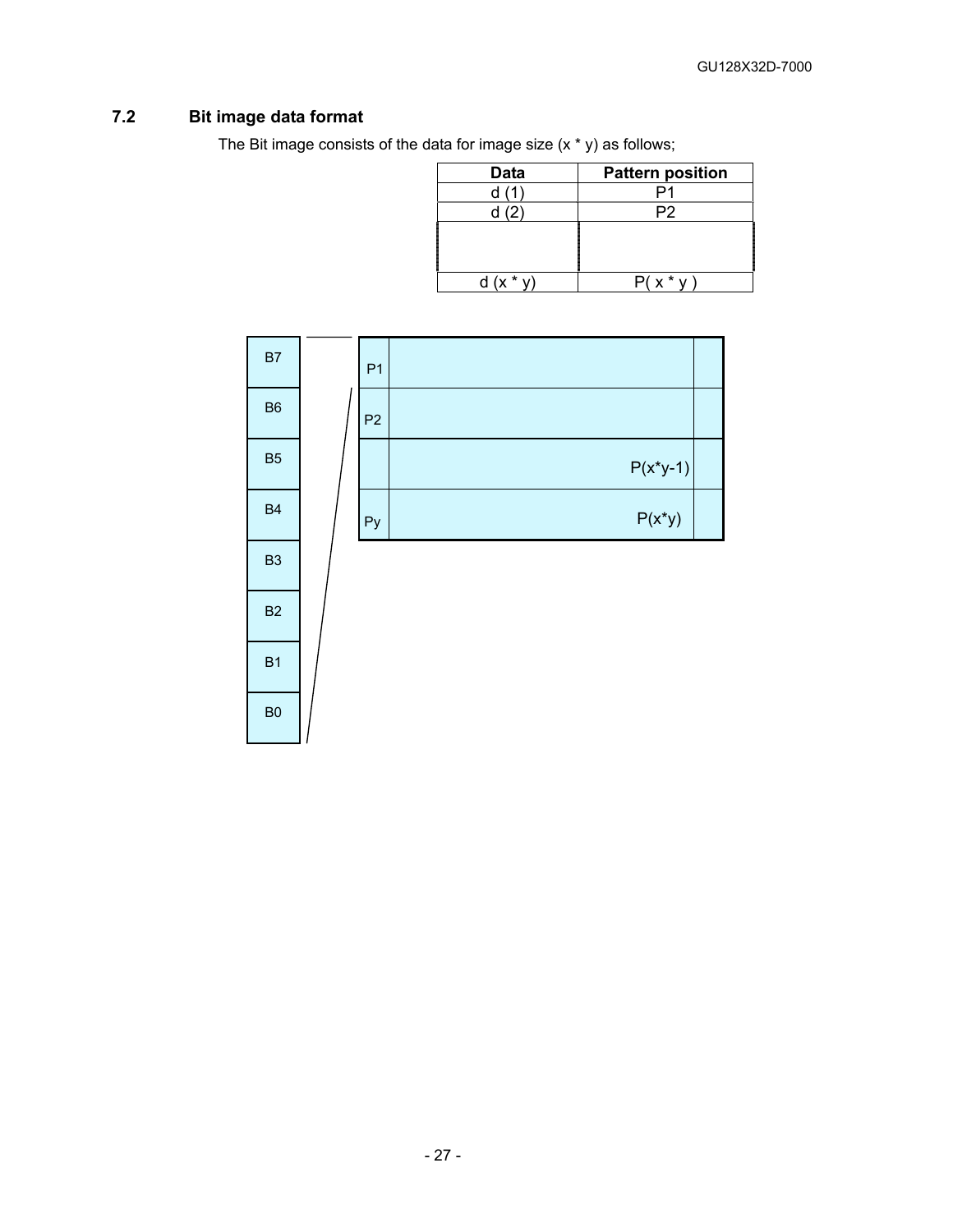# <span id="page-28-0"></span>**8 Setup**

# <span id="page-28-1"></span>**8.1 Jumper**

| No. | <b>Function</b>                                               | <b>Default</b> |
|-----|---------------------------------------------------------------|----------------|
| J0  | <b>Baud Rate select</b>                                       | <b>OPEN</b>    |
| J1  |                                                               | <b>OPEN</b>    |
| .I2 | Reserve (Do not change)                                       | <b>OPEN</b>    |
| JRB | Signal select of Pin#3 of 14<br>through holes for Paralel I/F | OPFN           |

# <span id="page-28-2"></span>**8.1.1 Baud rate select**

| J0.          | J1           | <b>Baud rate</b> |
|--------------|--------------|------------------|
| <b>OPEN</b>  | <b>OPEN</b>  | 38,400bps        |
| <b>SHORT</b> | <b>OPEN</b>  | 19,200bps        |
| <b>OPFN</b>  | <b>SHORT</b> | 9,600bps         |
| <b>SHORT</b> | <b>SHORT</b> | 115,200bps       |

# <span id="page-28-3"></span>**8.1.2 Signal select of Pin#3 of 14 through holes for Paralel I/F**

| <b>JRB</b>               | <b>Signal of Pin#3</b> |
|--------------------------|------------------------|
| <b>OPEN</b>              | ΝC                     |
| C-R<br><b>SHORT</b>      | /RESET (Input)         |
| C-B<br><b>SHORT</b>      | PBUSY (Output)         |
| $R$ -C-B<br><b>SHORT</b> | Do not use.            |

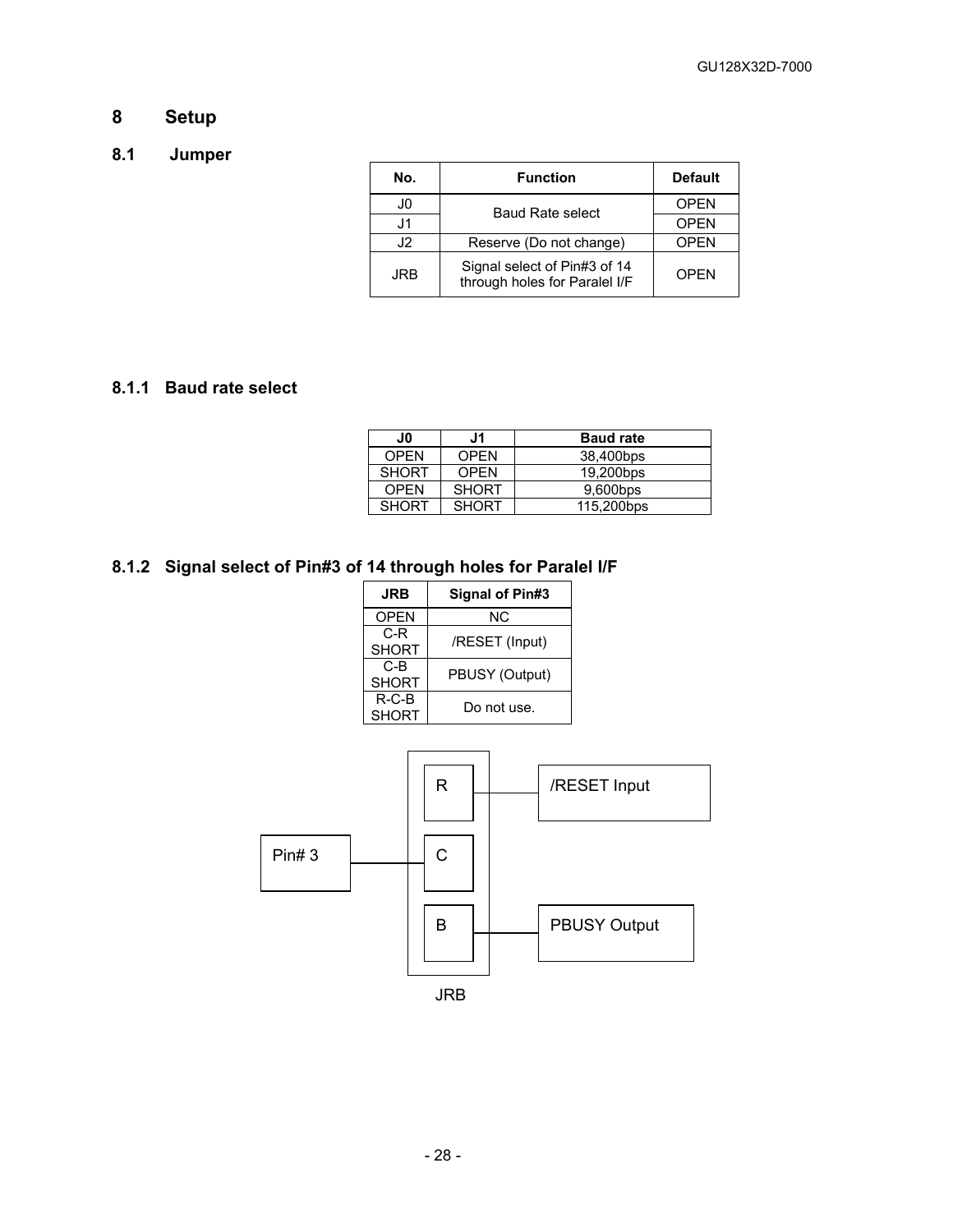# <span id="page-29-0"></span>**9 Connector**

# **9.1 Parallel interface connecter (Fourteen through holes)**

<span id="page-29-1"></span>

| Pin<br>No. | <b>Signal</b><br>name | <b>Function</b> | <b>Direction</b> | Pin<br>No. | Signal name    | <b>Function</b> | <b>Direction</b> |
|------------|-----------------------|-----------------|------------------|------------|----------------|-----------------|------------------|
|            | GND                   | Ground          | Input            | 8          | D1             | Data input      | Input/output     |
| 2          | VCC.                  | Power supply    | Input            | 9          | D <sub>2</sub> | Data input      | Input/output     |
| 3          | $NC^*$                | Non connection  |                  | 10         | D <sub>3</sub> | Data input      | Input/output     |
| 4          | <b>RS</b>             | Switch signal   | Input            | 11         | D <sub>4</sub> | Data input      | Input/output     |
| 5          | /WR                   | Data write      | Input            | 12         | D5             | Data input      | Input/output     |
| 6          | /RD                   | Data read       | Input            | 13         | D6             | Data input      | Input/output     |
|            | D <sub>0</sub>        | Data input      | Input/output     | 14         | D7(PBUSY)      | Data input      | Input/output     |

\* Pin#3 can be changed to /RESET or PBUSY terminal, and selectable by jumper.

# <span id="page-29-2"></span>**9.2 Serial interface connector (Six through holes)**

# <span id="page-29-3"></span>**9.2.1 Asynchronous serial interface**

| Pin No. | Signal name  | <b>Function</b> | <b>Direction</b> |
|---------|--------------|-----------------|------------------|
|         | VCC          | Power supply    | Input            |
|         | <b>SIN</b>   | Data receive    | Input            |
|         | <b>GND</b>   | Ground          | Input            |
|         | <b>SBUSY</b> | Display busy    | Output           |
|         | NC.          | Non connection  |                  |
|         | /RFSFT       | Reset           | Input            |

# **10 Firmware Version Notation**

<span id="page-29-4"></span>The firmware version is written in the following position.

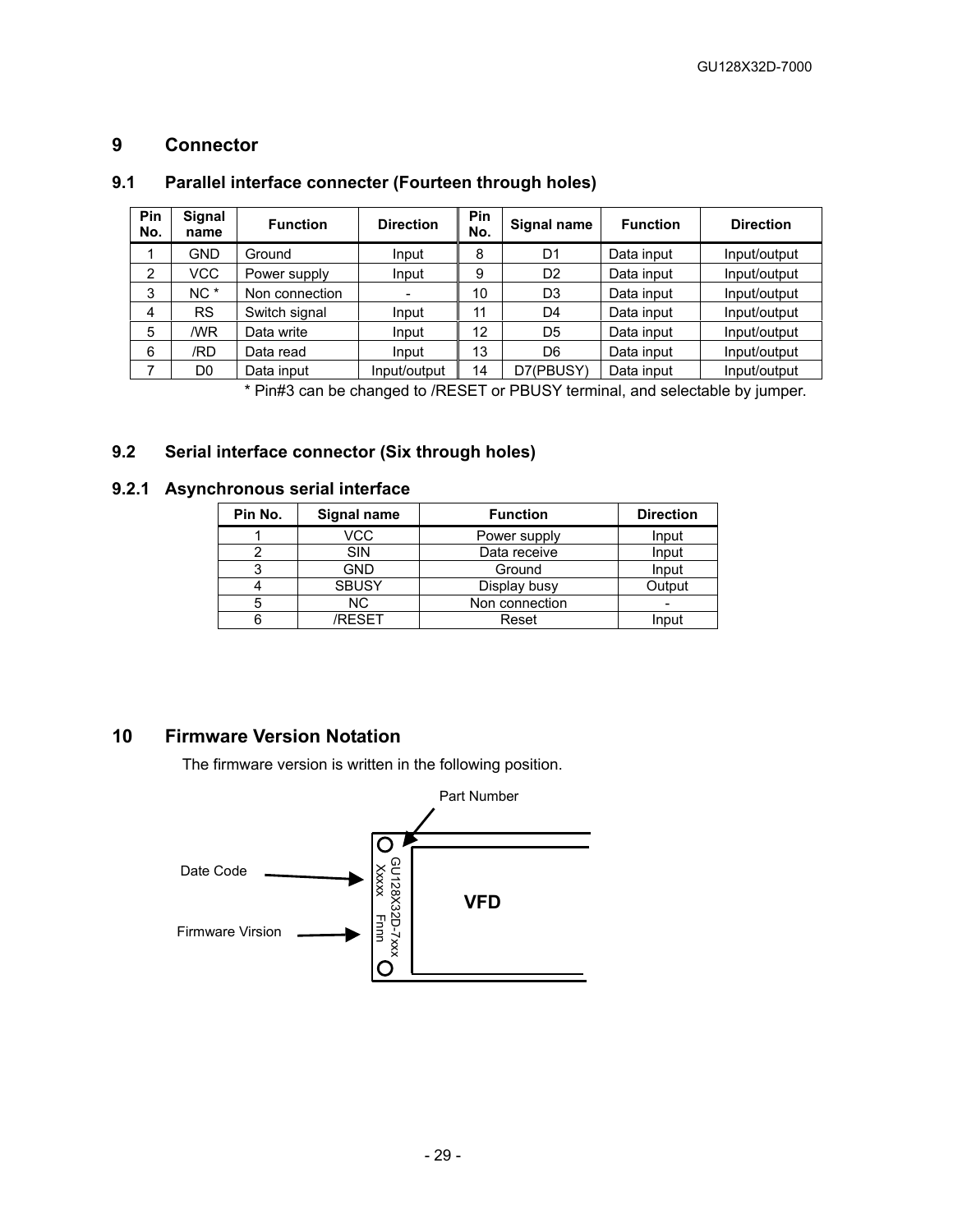# <span id="page-30-0"></span>**11 Outline Drawing**

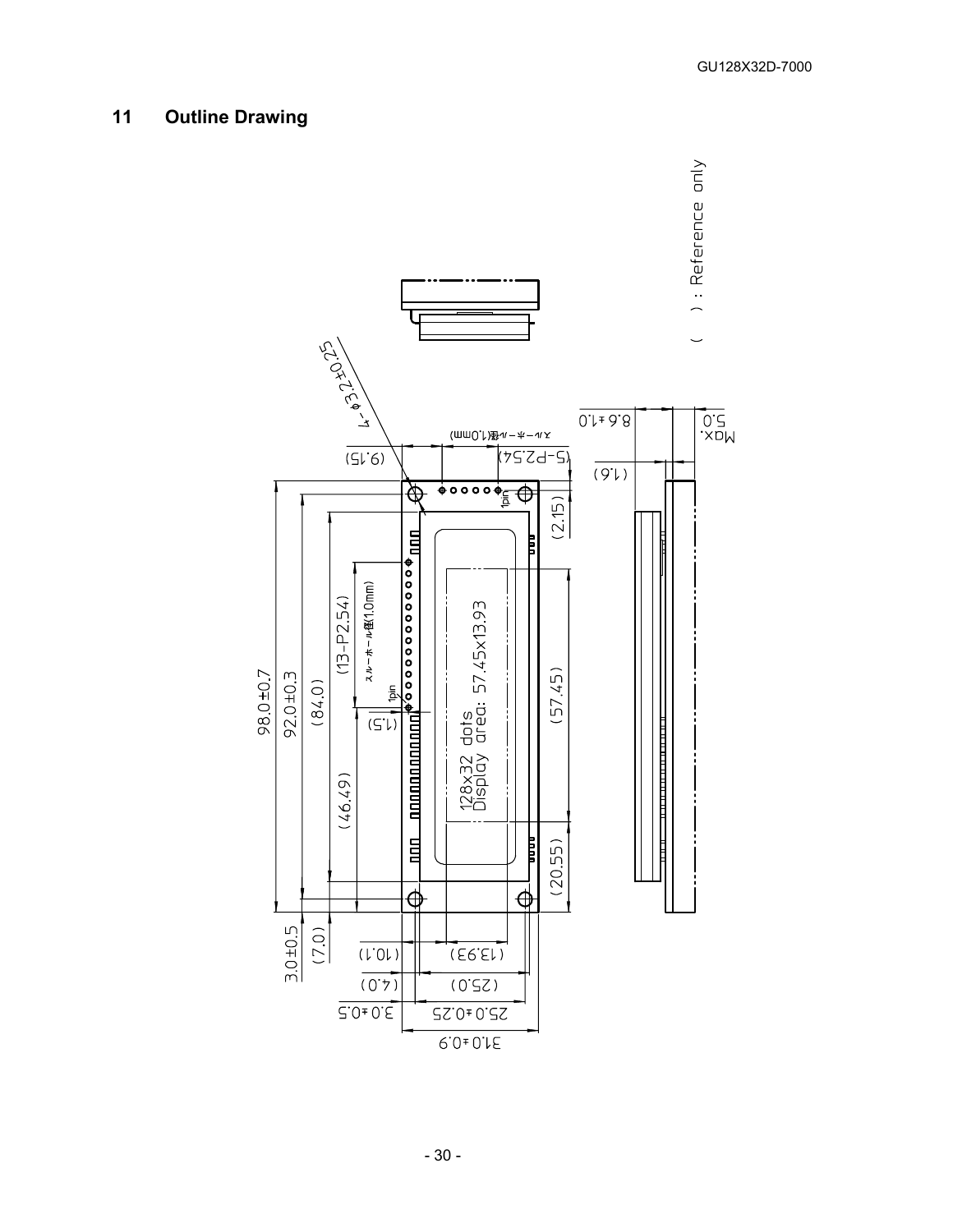# <span id="page-31-0"></span>**Notice for the Cautious Handling VFD Modules**

#### Handling and Usage Precautions:

Please carefully follow the appropriate product application notes for proper usage, safety handling, and operation standards for maximum performance.

[VFD tubes are made of glass]

- Because the edges of the VFD glass-envelop are not smooth, it is necessary to handle carefully to avoid injuries to your hands
- Please avoid breaking the VFD glass-envelop to prevent injury from sharp glass particles.
- The tip of the exhaust pipe is fragile so avoid shock from impact.
- It is recommended to allow sufficient open space surrounding the exhaust pipe to avoid possible damage.
- Please design the PCB for the VFD-module within 0.3 mm warping tolerance to avoid any forces that may damage the display due to PCB distortion causing a breakdown of the electrical circuit leading to VFD failure.
- [High voltage]
	- Avoid touching conductive electrical parts, because the VFD-module uses high voltage exceeding 30~100 volts.
	- Even when electric power is turned off, it may take more than one minute for the electrical current to discharge.
- [Cable connection]
	- Do not unplug the power and/or data cables of VFD-modules during operating condition because unrecoverable damage may result.
	- Sending input signals to the VFD-module during a power off condition sometimes causes I/O port damage.
	- It is recommended to use a 30 cm or shorter signal cable to prevent functional failures.

[Electrostatic charge]

• VFD-modules needs electrostatic free packaging and protection from electrostatic charges during handling and usage.

[Structure]

- During operation, VFD and VFD-modules generate heat. Please consider sufficient heat radiation dissipation using heat sink solutions.
- We prefer to use UL grade materials or components in conjunction with VFD-modules.
- Wrap and twist motion causes stress and may break VFDs & VFD modules. Please adhere to allowances within 0.3mm at the point of attachment.

[Power]

- Apply regulated power to the VFD-module within specified voltages to protect from failures.
- Because some VFD-modules may consume in rush current equal to twice the typical current at power-on timing, we recommend using a sufficient power capability and quick starting of the power regulator.
- VFD-module needs a specified voltage at the point of connection. Please use an adequate power cable to avoid a decrease in voltage. We also recommend inserting a power fuse for extra protection.

[Operating consideration]

- Illuminating phosphor will decrease in brightness during extended operation. If a fixed pattern illuminates for an extended period,( several hours), the phosphor efficiency will decrease compared to the non operating phosphor causing a non uniform brightness among pixels. Please consider programming the display patterns to use all phosphor segments evenly. Scrolling may be a consideration for a period of time to refresh the phosphor condition and improve even illumination to the pixels.
- We recommend using a signal cable 30cm or less to avoid some possible disturbances to the signal.

[Storage and operating environment]

• Please use VFD-modules under the recommended specified environmental conditions. Salty, sulfur and dusty environments may damage the VFD-module even during storage.

[Discard]

• Some VFDs contain a small amount of cadmium in the phosphor and lead in the solder. When discarding VFDs or VFD-modules, please adhere to governmental related laws or regulations.

[Others]

- Although the VFD-module is designed to be protected from electrical noise, please plan your circuitry to exclude as much noise as possible.
- Do not reconstruct or repair the VFD-module without our authorization. We cannot assure the quality or reliability of unauthorized reconstructed VFD-modules.

Notice:

・We do not authorize the use of any patents that may be inherent in these specifications.

・Neither whole nor partial copying of these specifications are permitted without our approval.

If necessary , please ask for assistance from our sales consultant.

・This product is not designed for military, aerospace, medical or other life-critical applications. If you choose to use this product for these applications, please ask us for prior consultation or we cannot take responsibility for problems that may occur.